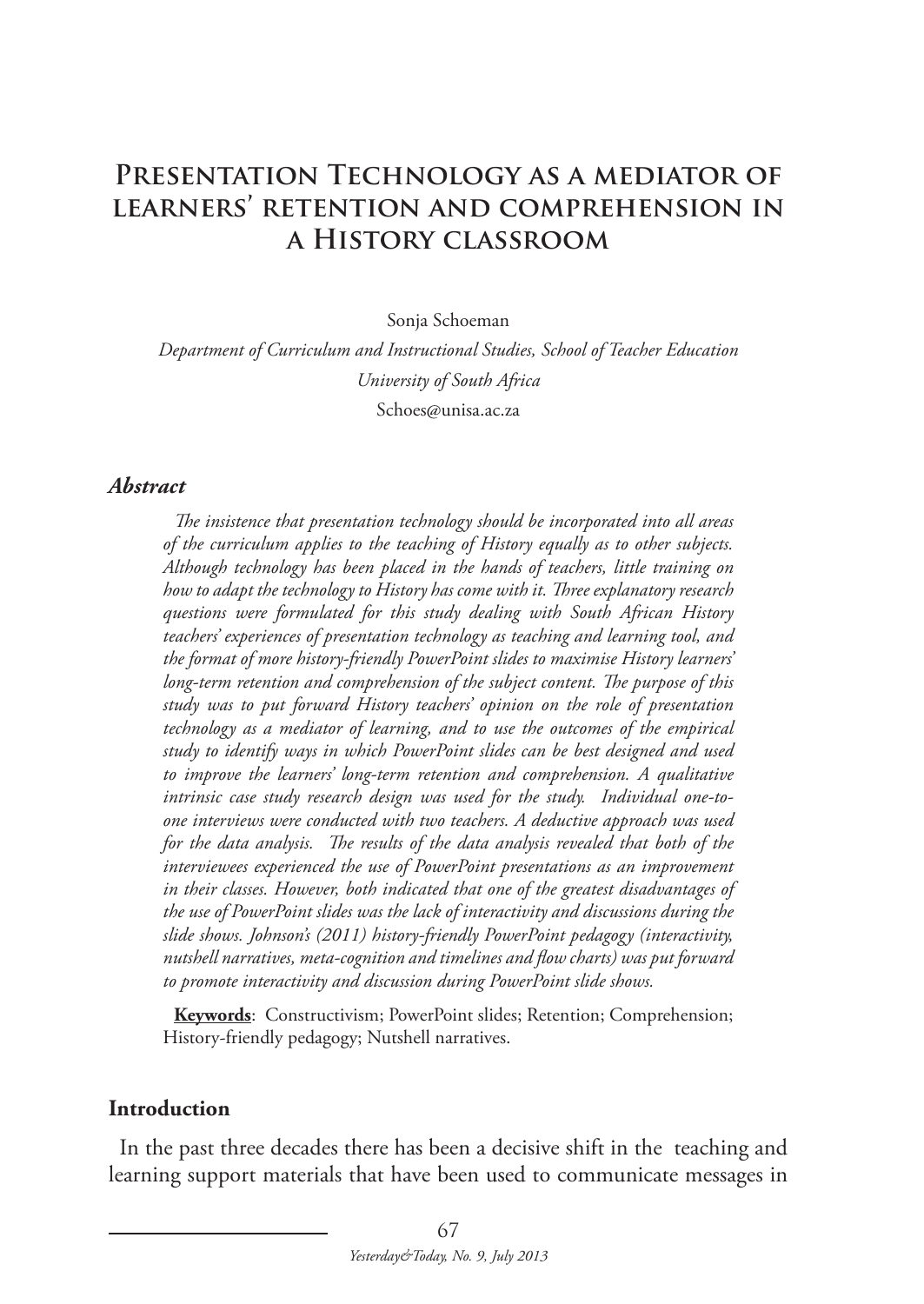educational settings: from the era of chalk-and-talk and occasional flip-charts, to overhead transparencies, and to PowerPoint slides (Linsell, 1998:33-35). The demand that presentation technology should be incorporated into all areas of the curriculum seems to be irresistible, and this insistence applies to the teaching and learning of History equally as to other subjects (Blow & Dickinson, 1986:36-38; Department of Basic Education, 2011:17, 47; Haydn, Arthur & Hunt, 1997:160). According to Smith (2007:81), the use of presentation technology needs to be seen as an integral part of the whole package of skills and strategies which can be deployed to enhance teaching and learning in History. Craig and Amernic (2006:147-160) demonstrate that there is not yet a substantial body of research evidence to affirm the potential of presentation technology to facilitate and enhance the teaching and learning of History. In this article, it is argued that presentation technology should form an integral element of the wide armoury available to promote retention and comprehension in History, and that the use of PowerPoint slides is one of the first means of introducing presentation technology in the History classroom.

### **Problem statement and research questions**

The focus of the problem of this study is on how History as a school subject can be more effectively related to South African learners to allow them to easily retain and comprehend the learning material. Although the National Senior Certificate examination pass rate for History was 86% in 2012, teachers and teacher educators are still reflecting on ways to scaffold those learners who are either failing or just passing History. It is a challenging task given the wide diversity of educational backgrounds of the learners, and their lack of language and writing skills (Mac, 2013:1-5; SA news.gov.za, 2013:1; Siebörger, 2011:11).

The literature has documented some of the trends in the direction of poor performance in History retention and comprehension for some time. Learners have changed in the past couple of decades. They have changed as a result of the affects of the world they are raised in (Paxton, 2003:272; Skynews, 2012). Evidence of the extent of the changes is listed below. Greenfield (2008:2) confirms that the screen-based, two-dimensional worlds of so many learners is producing changes in behaviour: attention spans are shorter, personal communication skills are reduced, and there is a marked reduction in the ability to think abstractly. Greenfield's (2008:2) findings indicate that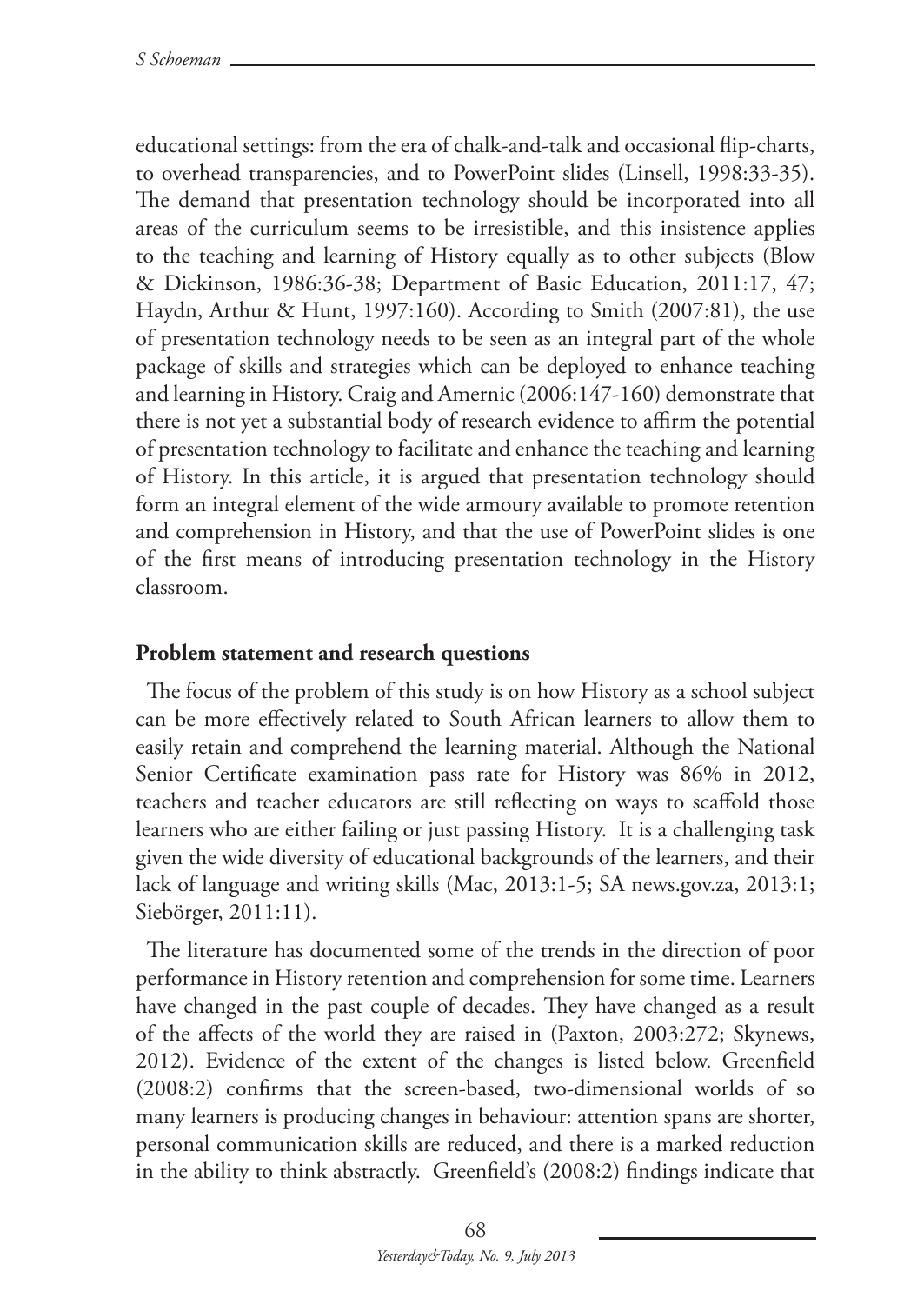growing up in a world full of electronic devices may alter how learners' minds work in terms of gathering and learning information. According to Gozzi (1995:1), there is less patience on the part of the learners for non-entertaining activities, and textbooks are not seen as either entertaining, or a valuable source of information for learning since learners experience sensory deprivation. Textbook publishers such as Macmillan (the "History for All" series), Maskew Miller Longman (the "Looking into the Past" series) and Oxford (the "In search of History" series) have added a few pictures and sidebars to their texts, but this still does not seem to make textbooks (especially History textbooks) any more appealing to learners. As a result of the complete lack of multimedia that learners are used to, and their bad experiences with memorisation and worksheets in school, the subject of History, and by extension textbooks in general, may not be a part of what learners see as their world. This creates motivational problems because they will not, or cannot bring themselves to read the textbook the way it needs to be read for teaching and learning to take place, even if they are taught how to do it. Even when textbooks are rewritten with the addition of primary sources, images and narrative, the activities that often come with them reduced history to a list of easily memorised facts (Haydn, 2003:1-3; Sewall, 1998:1-5).

Technology such as CD ROMs, the Internet, PowerPoint slides, audiovisual multimedia, computer simulations and archives has made its way into the South African History classroom (Department of Basic Education, 2011:17, 47). Although technology has been placed in the hands of teachers, little training on instructional design on how to adapt the technology to particular academic subjects such as History has come with it. The format that presentation technology such as PowerPoint slides had traditionally followed in the business world became the format that it followed in the classroom. However, the reduction of a historical narrative to a series of bulleted "factoids" (briefly stated or insignificant facts) is a format rife with pedagogical problems. The fact that bullets were ill-suited to the retention and comprehension of history created a need for a new presentation technology format, specifically adapted to the pedagogical needs of History learners to understand, discuss and debate an historical event or period using source material and an extended piece of writing (Johnson, 2011:33; Siebörger, 2011:11).

Against the backdrop of the above problem statement, the following three explanatory research questions were formulated: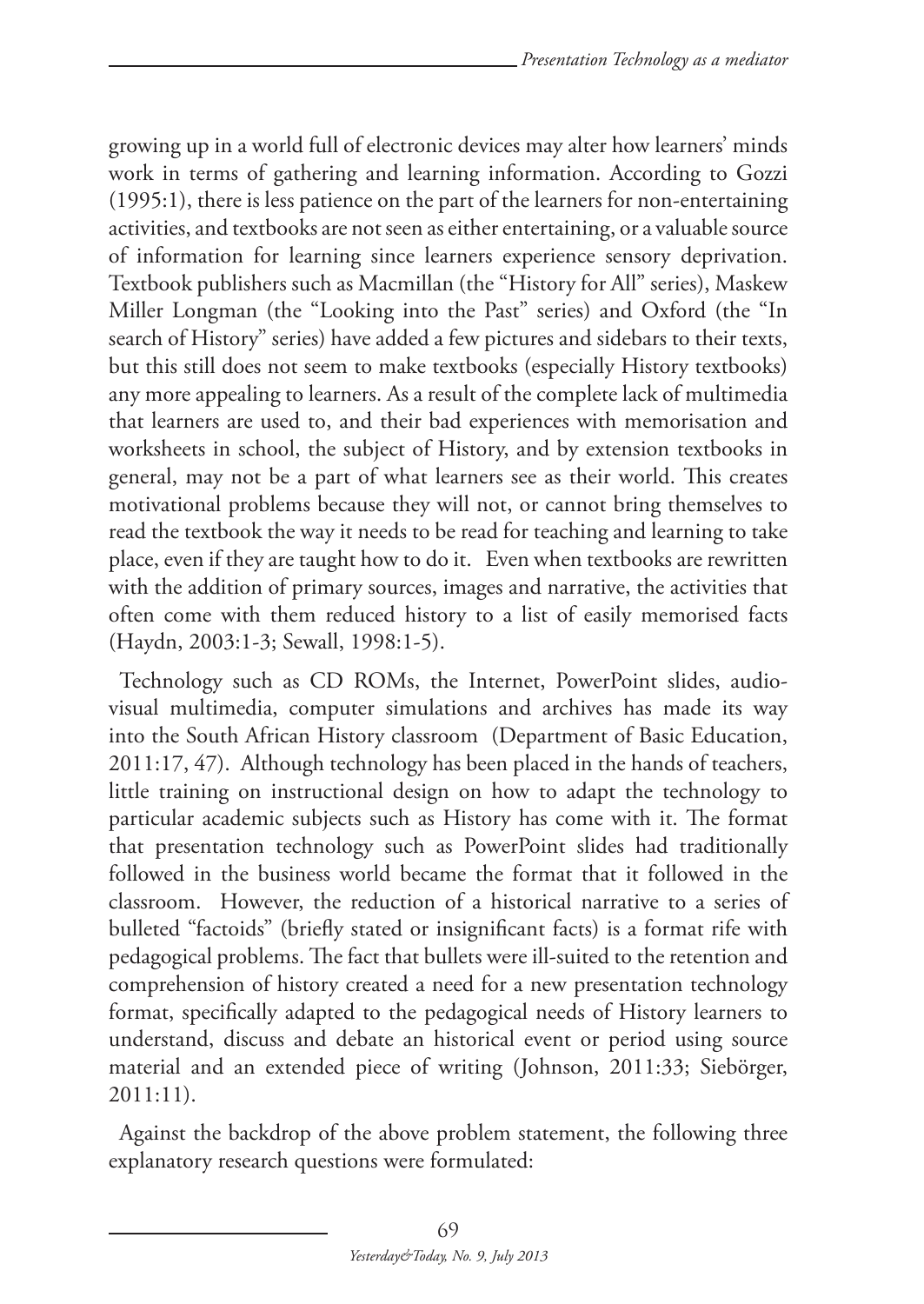- What are South African History teachers' experiences of presentation technology as a teaching and learning tool?
- How can the format of PowerPoint slides be adapted to be more historyfriendly, and to make history more accessible to learners in the classroom?
- What should be included in a PowerPoint slide show to maximise History learners' long-term retention and comprehension of subject content?

### **Purpose of the study**

The purpose of this study is to

- provide the outcomes of a small scale empirical study of the use of PowerPoint slides in History education in South Africa today
- • put forward teachers' opinion on the role of presentation technology as a mediator of learning in the History classroom
- • use the outcomes of the empirical study to identify ways in which PowerPoint slides can be best designed and used in the History classroom to improve the long-term retention and comprehension of the subject content
- stimulate academic debate about ICT and History teaching.

## **Review of the literature**

## *Constructivism as theoretical perspective of the study*

The importance of establishing a theoretical perspective for the implementation of technology in the teaching and learning of History lies in the need for an effective technologically-enhanced pedagogy. Hooper and Hokanson (2000:28-31), Lorsbach and Basolo (1999:121-128) and White (1999:3-12) advocate the use of constructivism as theoretical perspective as it represents a break from the positivistic assumptions of History which search for the acquisition of knowledge that mirrors a singular reality of textbook-defined facts and concepts. A more flexible, culturally relativistic and contemplative perspective of reality is needed, where knowledge is constructed based on personal and social experience.

According to Garrison (1998:43-60), Gergen (1995:17-39) and Von Glasersfeld (1998:17-40), constructivism emphasises the active role of the individual learner in the construction of knowledge, the primacy of social and individual experience in the process of learning, the realisation that the knowledge attained by the learner may vary in its accuracy as a representation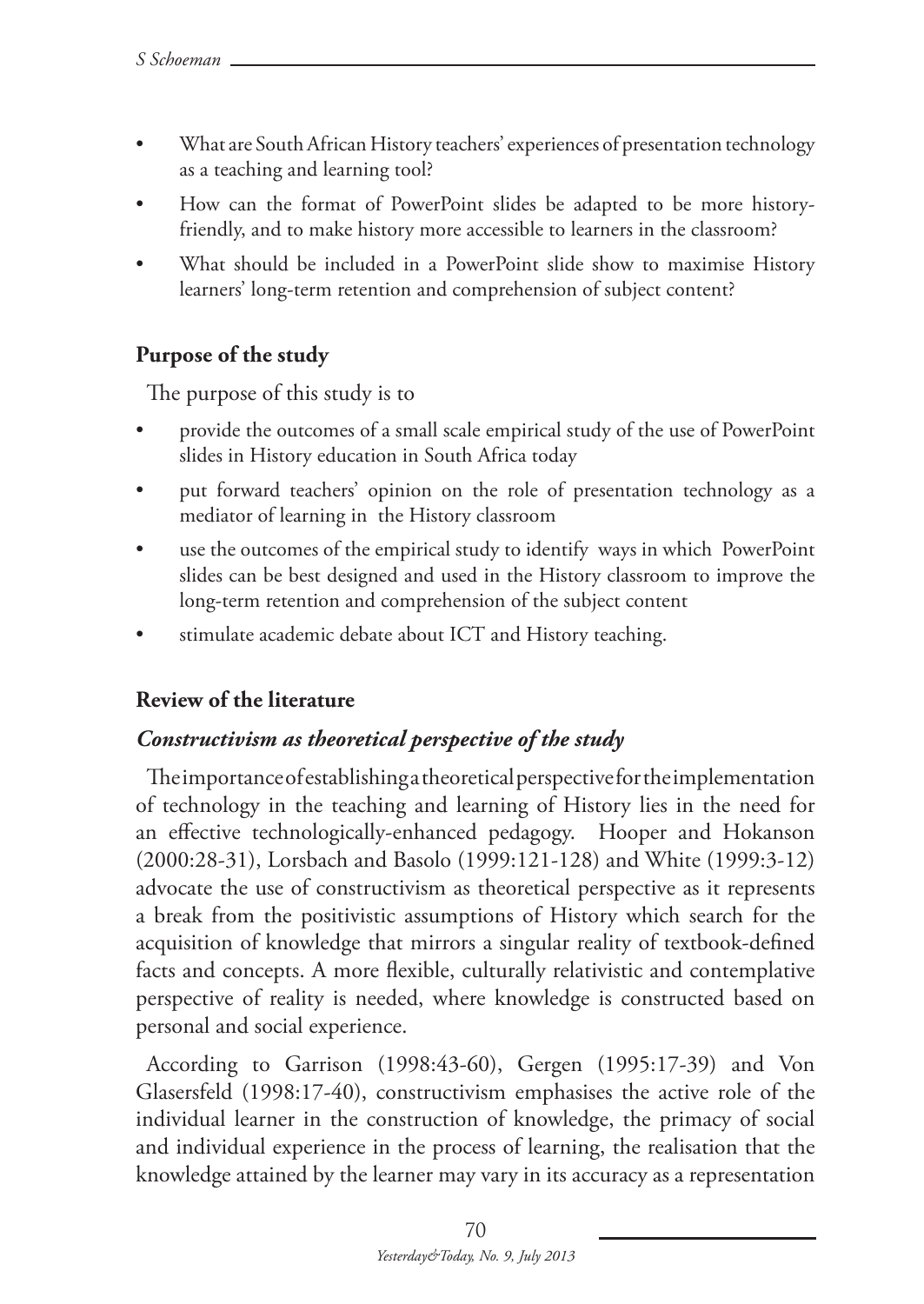of an external reality, and that knowing has its roots in biological or neurological construction and social, cultural and language-based interactions. Moshman (1982:371-384) and Steffe and Gale (1995:1-57) distinguish three main branches of constructivism, namely radical constructivism, social constructivism, and cognitive constructivism. An outline of the three different types of constructivism is presented below.

Radical constructivism emphasises the internal nature of knowledge, and embraces the philosophic tenet that while a reality external to the individual may exist, the true nature of the reality is not knowable to the individual as it is not yet part of his/her subjective construction. Knowledge then becomes the subjective construction of the individual, resulting from the cumulative experiences of the individual (Piaget, 1977:1-40; Von Glasersfeld, 1998:17- 40). This subjective construction implies that knowledge is not passively transmitted from the environment (classroom) to the individual (learner), but that knowledge is the result of active cognising by the individual (learner) for the purpose of satisfying some goal (retention and comprehension to pass an examination). The ultimate goal of knowing is the construction of internally coherent mental structures that are adaptive and lead to efficient and effective thinking and behaving (Von Glasersfeld, 1998:17-40). Social constructivism emphasises the social nature of knowledge, and embraces the philosophic tenet that an individual cannot come to know reality in any other meaningful way as in terms of social interaction (group work activities), (Garrison, 1998:43- 60; Gergen, 1995:17-39; Prawat, 1994:220). The social activity (group work) as source of knowledge emphasises language, culture and context (discussion, activities, subject content), (Dewey, 1896/1972:96-109; Gergen, 1995:17- 39). For social constructivism, truth is determined between people who are collectively searching for truth in the process of their dialogic interaction (Bakhtin, 1984:110). Cognitive constructivism emphasises the external nature of knowledge, and embraces the philosophic tenet that an individual can come to know reality as it exists external to the individual, knowledge is objective, and the acquisition of knowledge is the (re)construction of external reality into internal mental structures (classroom presentation, learner activity, schema theory), (Mayer, 1996:151-161; Prawat, 1996:215-225).

In all three branches of constructivism, the teacher is not concerned with whether the learners learn a set of textbook-defined facts and concepts, but whether the learners' understanding are coherent and valid given the resources with which they have engaged (radical constructivism), the learners'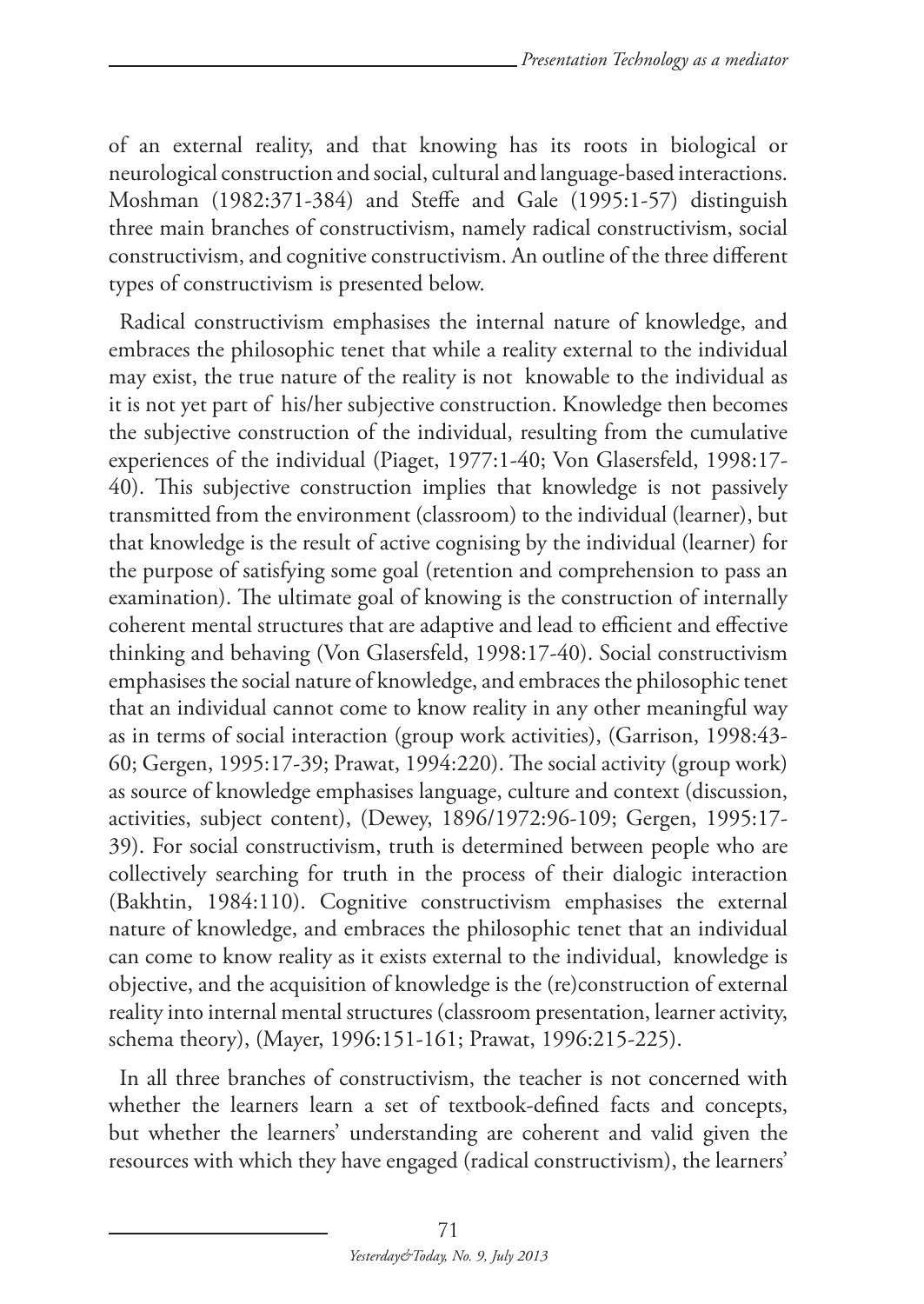social interaction has resulted in consensus (social constructivism), and the learners' have built mental structures that correspond to reality (cognitive constructivism).

## *Schema theory of cognition and learning as conceptual framework of the study*

The information gathered in the empirical study of this article will be viewed through the lens of the schema theory of cognition and learning. Schema theory has become one of the major pillars of educational psychology and instructional design since the late 1970s, and has been employed as the foundation of instructional design strategies to create History curricula, whether it is technology saturated or not. The emphasis of schema theory on the prior knowledge of the learners has been used in the design of History lesson plans with encouraging results (Dahlin, 2005:287).

For Anderson (1977:367-381), the mind compartmentalises experiences and information into discrete packages called schema. All schema are logically categorised with similar schema in a branching format, and these branches are all connected in a large web of experience and information that represents a person's world view. Schema theorists such as Kintsch and Van Dijk (1978:363-394) further theorised that new information is easier for the mind to learn if it had some prior knowledge within the schema web to attach it to. The schema web of categorised packages of information retained permanently by the mind is referred to as long-term memory. This is distinguished from the working memory, also known as short-term memory, which is filled and erased on a regular basis to accomplish routine tasks (Morgan, 1981:30-32; Munro & Rigney, 1977:81). Humans create the schema structure, or longterm memory, in their minds by connecting their previous experience to the new information with bits of sense or connective logic (Dahlin, 2005:294).

Cognitive load theory focuses on the interplay between short-term and longterm memory, and attempt to find the conditions under which the information in the short-term memory is best transferred to the long-term memory without becoming lost (Paas, Renkl & Sweller, 2004:1-8). Cognitive load theory also points to the negative effects of repetition and the positive effects of different instruction (Protheroe, 2007:36-40). More recent advances in cognitive load theory had separated the visual and audible working memory, and documented significant increases in transfer to the long-term memory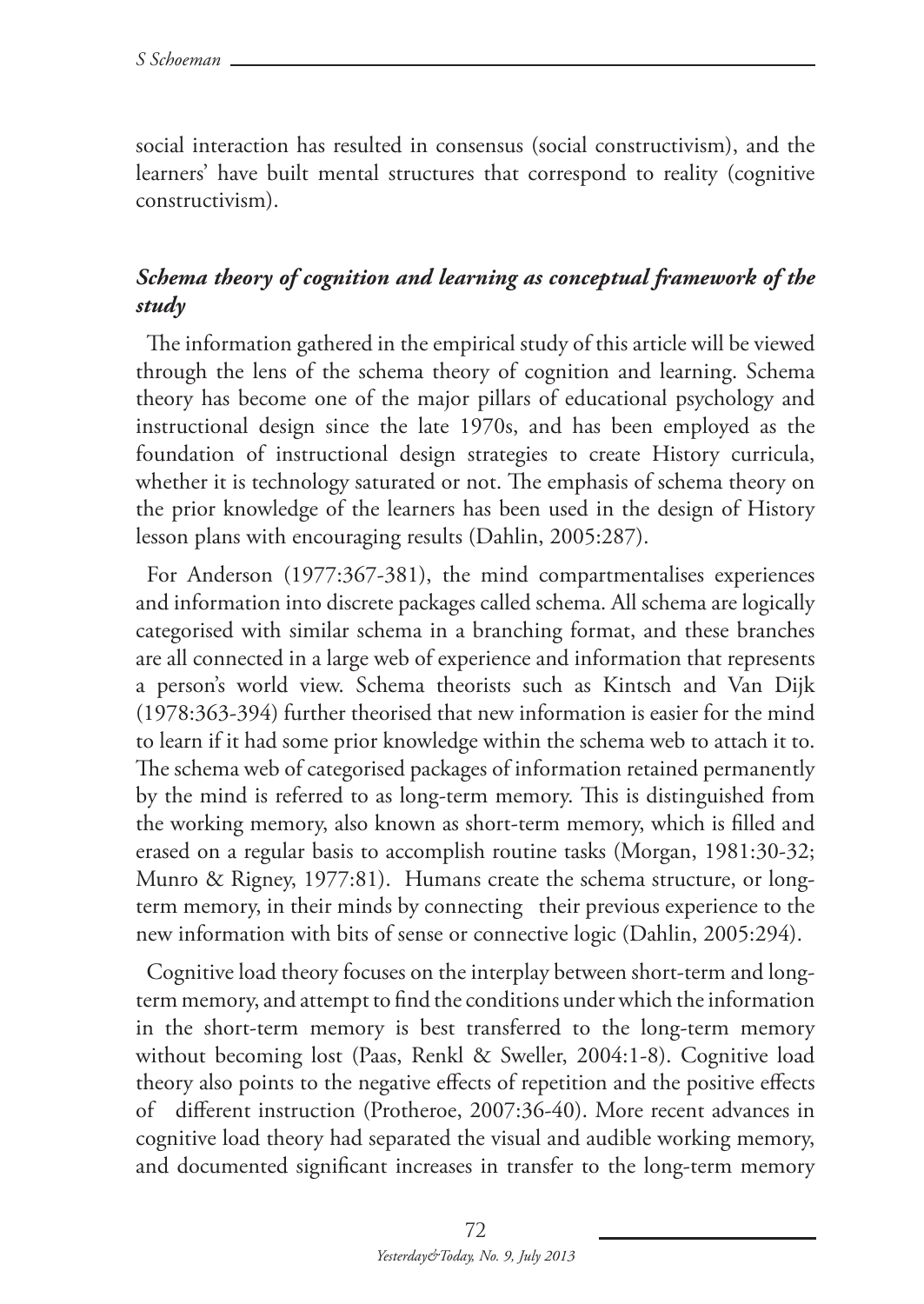schema from the use of audio-visual multimedia presentations (Paas, Renkl & Sweller, 2004:1-8).

## *Clarification of concepts*

### **Presentation technology**

The latest school of thought in History education methodology relates to the introduction of technology into the History classroom. The first attempt to introduce technology in the History classroom was the resources that were made available to learners via CD-ROM and the Internet. The field of technology in the History classroom then moved towards enquiry-based learning through computer simulations and archives, the placement of learner activities on the web, and the promotion of literacy in the History classroom by means of online reading and writing activities (Bass & Rosenzweig, 2001:41-61). History teachers were also provided with alternatives to the hard copy textbooks online (Schrum & Rosenzweig, 2001:134-140). The focus then shifted to the enhancement of the teacher's presentations by means of images (Blackey, 2005:59-71; Coohill, 2006: 455-468) such as maps and visual presentation technology such as PowerPoint slides with images (Fehn, 2007:430-461), audio technology (Lipscomb, Geunther & Mcleod, 2007:120- 124), and audio-visual multimedia presentations (Hoover, 2006:467-478). Face-to-face communication over long distances via virtual field trips (Naik & Teelock, 2006:422-436), and video conferencing also became possible. Ferster, Hammond and Bull (2006:147-150) and Risinger (2006:130-132) have also demonstrated how History classrooms allow learners to create their own versions of recent phenomena in the mass media such as blogs and digital documentaries to enhance retention and comprehension of history.

#### **Comprehension as learning outcome**

Bloom, Englehart, Furst, Hill and Krathwohl (1956:111) developed a taxonomy for the cognitive domain that can be used to plan instruction based on learning outcomes. It consists of six levels, progressing from simple to complex – knowledge, comprehension, application, analysis, synthesis and evaluation. The level of the cognitive taxonomy identifies the level of complexity. The higher the taxonomic level, the more complex the learning involved. Each level specifies a behaviour a learner might be asked to perform. The teacher states these as performance objectives – what the learner will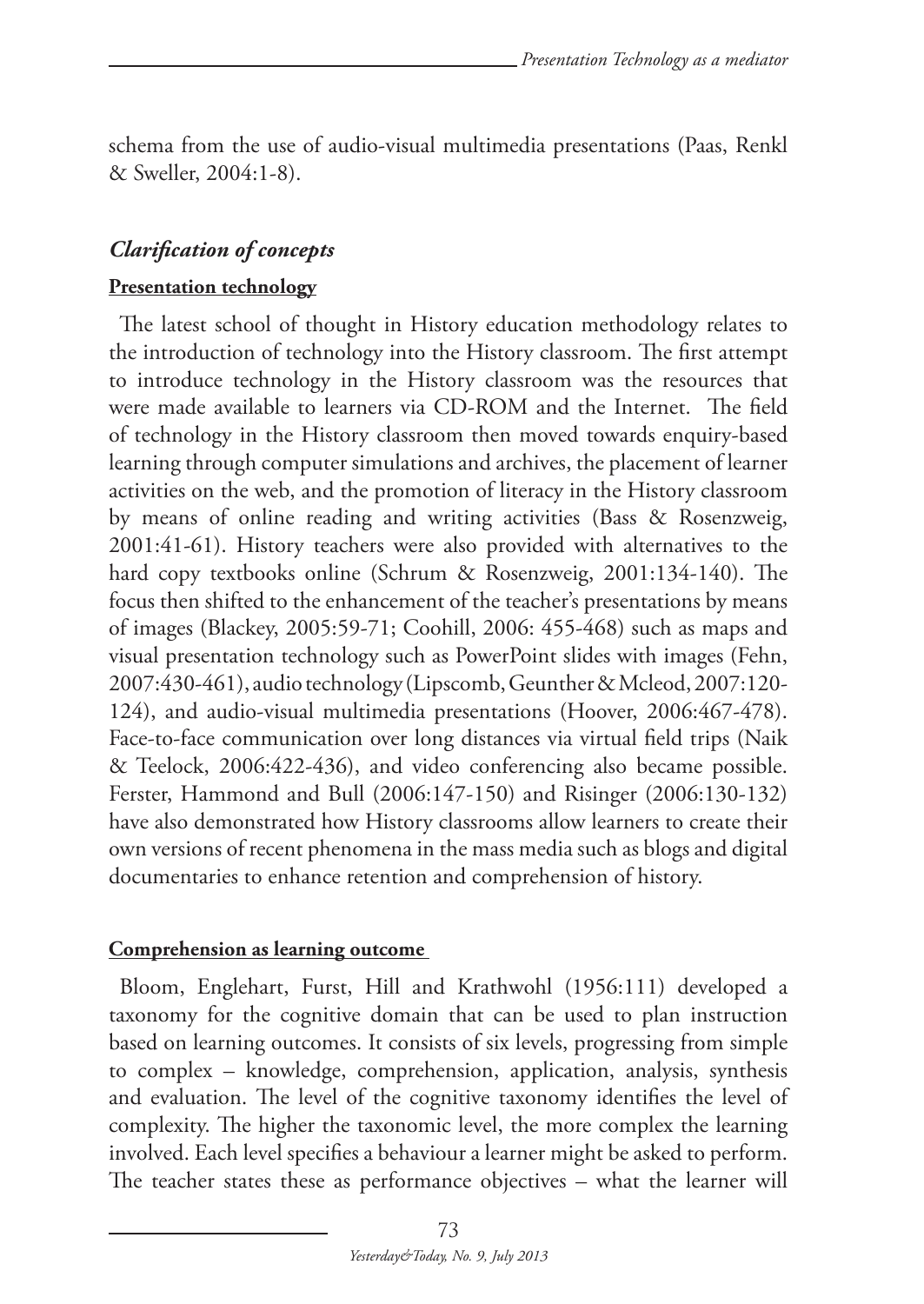know and be able to do. The verbs teachers use to identify what learners might be expected to do for the second level (comprehension) are convert, defend, distinguish, estimate and explain. A comprehension level learning outcome for understanding of subject content, is where the learner know what is being communicated and make use of the idea appropriately; for example, the learner may distinguish between the impact of European conquest, warfare and early colonialism in the Americas, Africa and India (McCown, Driscoll & Roop, 1993:362).

#### **Retention**

The learning involved in a History lesson involves observational learning, the acquisition of cognitive and behavioural patterns which prior to modelling (the teaching and learning activity) had a zero probability of occurring. Bandura (1986:122-147) characterises observational learning as a cognitive processing activity. Learning information from modelled events (a lesson) is transformed into symbolic representations that guide future action. There are four processes that operate as learners learn: attention, retention, production and motivation. The process of retention is the capacity to remember modelled behaviour. To perform a modelled behaviour, a learner must form an accurate cognitive version of the modelled behaviour referred to as symbolic coding and organisation. Retaining the information requires rehearsal if the learner is to perform. Bandura (1986:122-147) refers to two types of rehearsals: cognitive (covert) rehearsal and enactive (overt) rehearsal. Cognitive (or covert) rehearsal is imaginary practice. Enactive (or overt) rehearsal is practicing or doing an action after being shown. After much cognitive and enactive practice, the learning material becomes part of the learner's symbolic code (McCown *et al*, 1993:259-261).

#### **Empirical study**

#### *Research design*

As qualitative researcher, the researcher was primarily interested in the meaning that the subjects (History teachers) gave to their life experiences (teaching with PowerPoint slides). Hence, a case study was used to immerse the researcher in the activities of a small number of subjects to obtain an intimate familiarity with their social worlds, and to identify patterns in their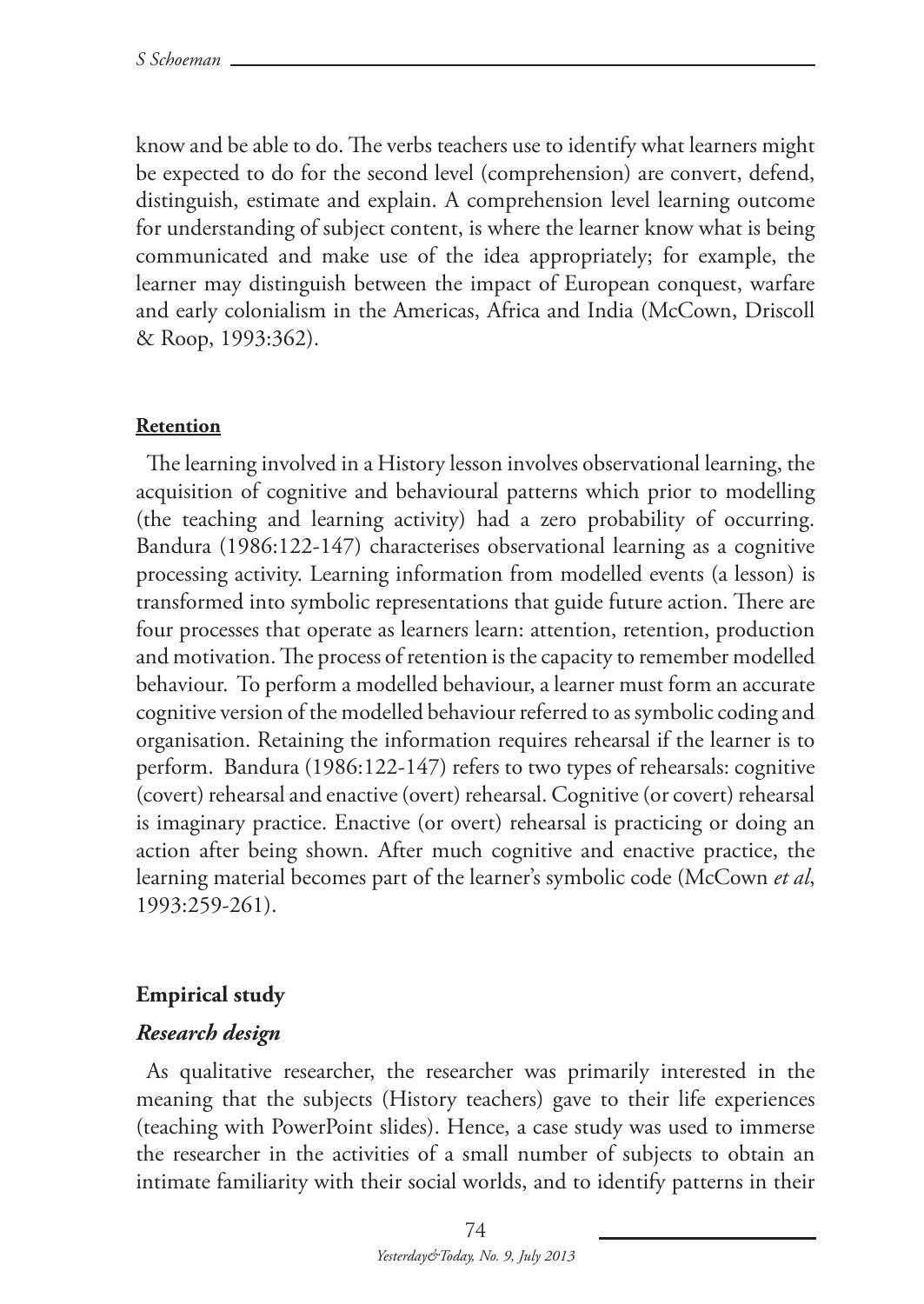words and actions in the context of the case as a whole to describe, analyse and interpret a particular phenomenon (Thomas, 2004:54; Yin, 2003:88). A qualitative intrinsic case study research design was used for the study. Consequently, the purpose of the case study in this research project was to gather information on the experience of a sample of Further Education and Training (FET) History teachers in terms of the extent to which they use presentation technology such as PowerPoint slides in their classrooms, what the effects of the use of these PowerPoint slides had been on their teaching and learning, and the learners' retention and comprehension, and the ways in which these slides can best be designed and used in History teaching and learning.

### *Sampling*

When it came to the sampling of the study, a very important consideration was the size of the sample to present the population. The population of the study was all the individuals in South Africa who were teaching FET History in technology-rich schools in South Africa. The size of the sample necessary for the study to be representative of the population depended on the degree of homogeneity of the population. Generally in homogeneous populations, where the members are similar with respect to variables that are important to the study (see next paragraph), smaller samples may adequately represent the population (De Vos, Strydom, Fouché & Delport, 2011:148).

To ensure that the sample was as representative as possible, non-probability purposive sampling was used. In non-probability purposive sampling the odds of selecting a particular individual was not known to the researcher, and the researcher does not know the population size of the members of the population (Gravetter & Forzano, 2003:118). This type of sampling is based on the judgement of the researcher, in that the sample is composed of elements that contain the most characteristic representatives of the population that serve the purpose of the study best (Grinell & Unrau, 2008:153; Monette, Sullivan & De Jong, 2005:134). The sample of this study included six teachers sampled from three different secondary schools in the Pretoria-Witwatersrand area. The rationale for the setting of the study was their proximity to the researcher, and that these schools have been known for their implementation of technology initiatives. The main criteria for the selection of the participants were that they have experienced the implementation of PowerPoint presentations in the History classroom, that they were FET History teachers, and that the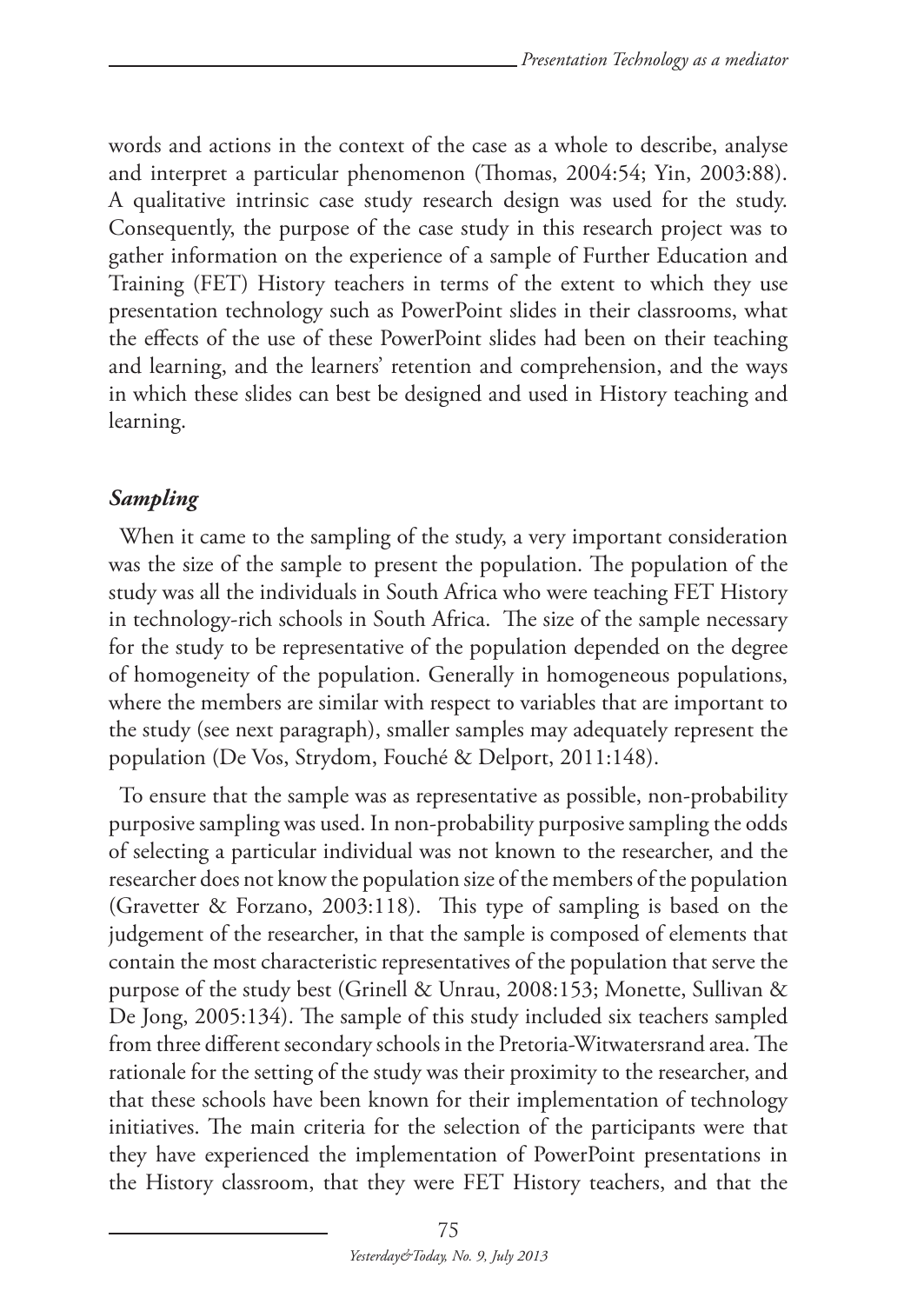schools at which they were working were technology-rich schools with access to laptops, LCD projectors and online resources.

The smaller number of participants in the study allowed the researcher to go into greater depth with each teacher in terms of the ways in which PowerPoint slides made a difference in their classrooms, and how the slides could be improved to have a more significant effect on the learners' retention and comprehension. In similar case studies researchers such as Athanasouplos (2004) have used as few as one participant.

## *Data collection*

The six identified participants were contacted for their willingness to participate in the research project. To ensure the anonymity of the teachers, they were labelled as Teachers #1 to #6. Only two of the teachers responded voluntarily to participate in the project, namely Teacher #1 and Teacher #5. Teacher #1 was a 33-year old male who completed a MEd degree and a professional teacher's qualification; while Teacher #5 was a female, who obtained a BA degree and a professional teacher's qualification, and who chose not to reveal her age. Both taught FET History, respectively for Grades 10 and 12, and their combined teaching experience was 33 years. Teacher #1 uses PowerPoint slides on average three times per week, and Teacher #5 uses these slides every day.

Individual one-to-one interviews were conducted with the two teachers. The purpose of the interviews were, as Sewell (2001:1) puts it, "... an attempt to understand the world from the participant's point of view, to unfold the meaning of their experiences, [and] to uncover their lived world prior to scientific explanations". The following ethical considerations were negotiated with the two teachers: anonymity, voluntary participation, and confidentiality. The interview schedule was an adapted version of an interview schedule used by Johnson (2011:145-148) entitled *Effectively using presentation technology in the History classroom.* The following four questions were included in the interview schedule:

- Did the introduction of PowerPoint slides change your approach to lesson design and presentation?
- • Did the different components of PowerPoint slides scaffold the learners to better remember (retain) historical information, and understand how the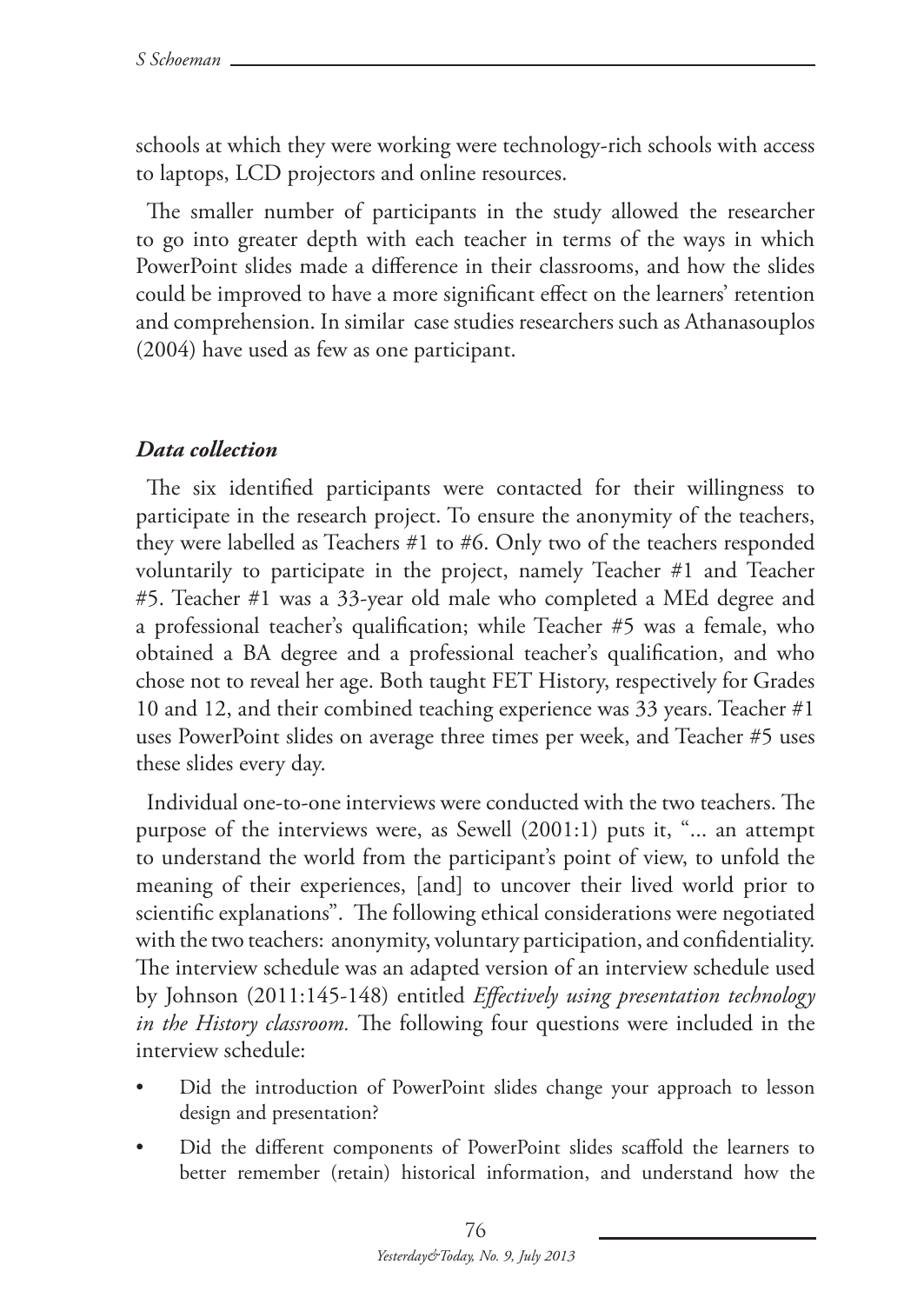information fits together in terms of cause and effect to better comprehend history in general?

- What are the advantages of PowerPoint presentations?
- What are the disadvantages of PowerPoint presentations?

### *Data analysis and interpretation*

Qualitative data analysis is usually based on an interpretative paradigm aimed at examining the meaningful and symbolic content of the qualitative data. A deductive approach was used for the data analysis of this study. Consequently, the categories of information required from the data were formulated in advance. The *a priori* categories were identified from the literature dealing with presentation technology as mediator of retention and comprehension in History education. The information gathered during the interviews were transcribed and coded with open codes that were developed from the research questions, and axial codes that were developed from the types of possible improvements that can be made. All data were viewed through the lens of schema theory. The analysed data were classified under the following five identified *a priori* categories:

#### **Lesson design and presentation**

Both teachers stated that the use of PowerPoint presentations resulted in positive changes in their classes. Teacher #1 noted that the use of the PowerPoint slides changed the format, but not the structure of his lessons, "I still follow the three phases of a lesson – the introductory phase, the middle phase and the concluding phase". However, he noted that he had to think differently about his lessons, because of the inclusion of the media. He also indicated that he reveals the new content more easily and systematically, and that the PowerPoint presentations allowed him to teach the subject content in a much more effective way: "It helped the learners to link the bulleted information to the images". For Teacher #1, the comparisons and contrast of events also became easier, and he cited an example from the topic, *The world in 1450* – with the PowerPoint slides, it was possible for him to compare and contrast the nature of power, power relations, technology, economy and trade in the different societies in the world of the mid-fifteenth century – West Africa, China, India, the Ottoman Empire, the Americas, Europe, and Southern Africa. Teacher #5 stated that technology has also improved her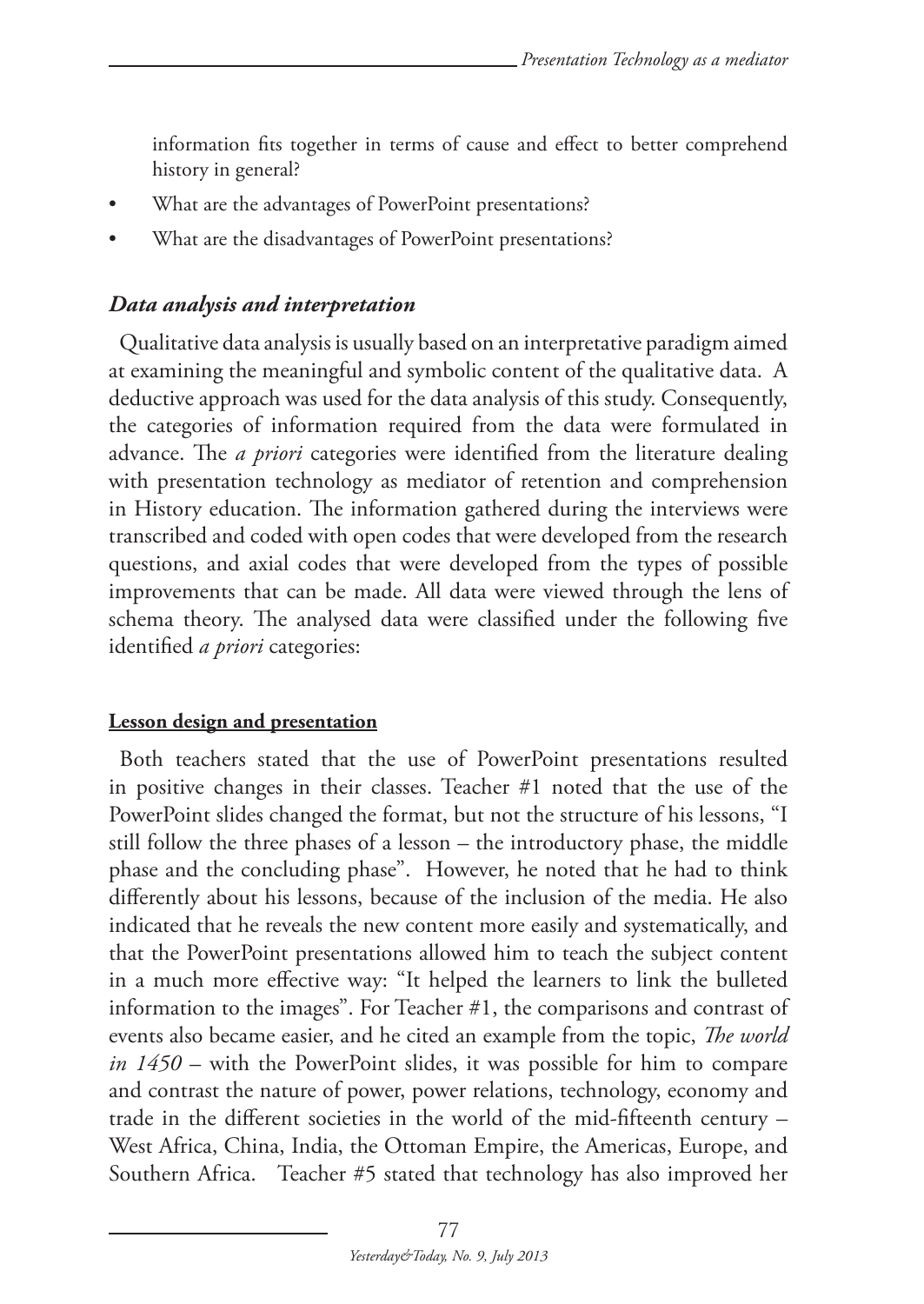classes: "It made the lesson presentation easier, faster and more specific". She then indicated that it also made complex events easier to explain, such as the topic *How did Uhuru lead to different types of states in independent Africa?* It allowed her to present the types of states that were set up in stages. She went on to explain that with the PowerPoint slides, she could play clips from YouTube while presenting the information in stages. She also demonstrated how she successfully used a timeline of how South Africa emerged as a democracy, and turned it into a narrative using pictures, cartoons, and newspaper clippings on the slides.

#### **Different components of PowerPoint slides**

From the interviews, it became clear that the common components of PowerPoint slides (bulleted information, images, audio files, audio-visual files, interactive web-based files) changed the way the two teachers assisted their learners to better retain the subject content, and comprehend history in general. The first component the researcher asked the participants to comment on was the placement of the words on the slides. Both teachers indicated that the bullet format was a concise and easy way to present the content, "... but most learners will write down the bullet, and one or two more ideas from the discussion, but still do not understand the topic at all". (Teacher #1). Teacher #5 noted that, "... in my classroom I experience that the many bullets bore the learners ... ". She demonstrated that the best way to keep the learners' attention is group work, the learners read the bulleted words in groups of three or four, talk about them, followed by a whole class discussion. She uses questions to analyse the content of the lesson, and encourage the learners to critically discuss the topic of the lesson.

The second component was the use of images. Both teachers argued that images make history come alive. Teacher #1 indicated that using images in PowerPoint presentations are invaluable, because "... the pictures are so real … and the conversations around the pictures are valuable because the learners are engaged in critical thinking when they discuss pictures". With the pictures, the learners' link the content of the lesson to concrete images. Teacher #5 responded by calling the use of images valuable, and confirmed that the images assist the learners to associate the real world images with the facts. She described a class where she was having a discussion about the various forms of protests against globalisation, and she was able to get the learners to think critically about the protests, by having them participate in an activity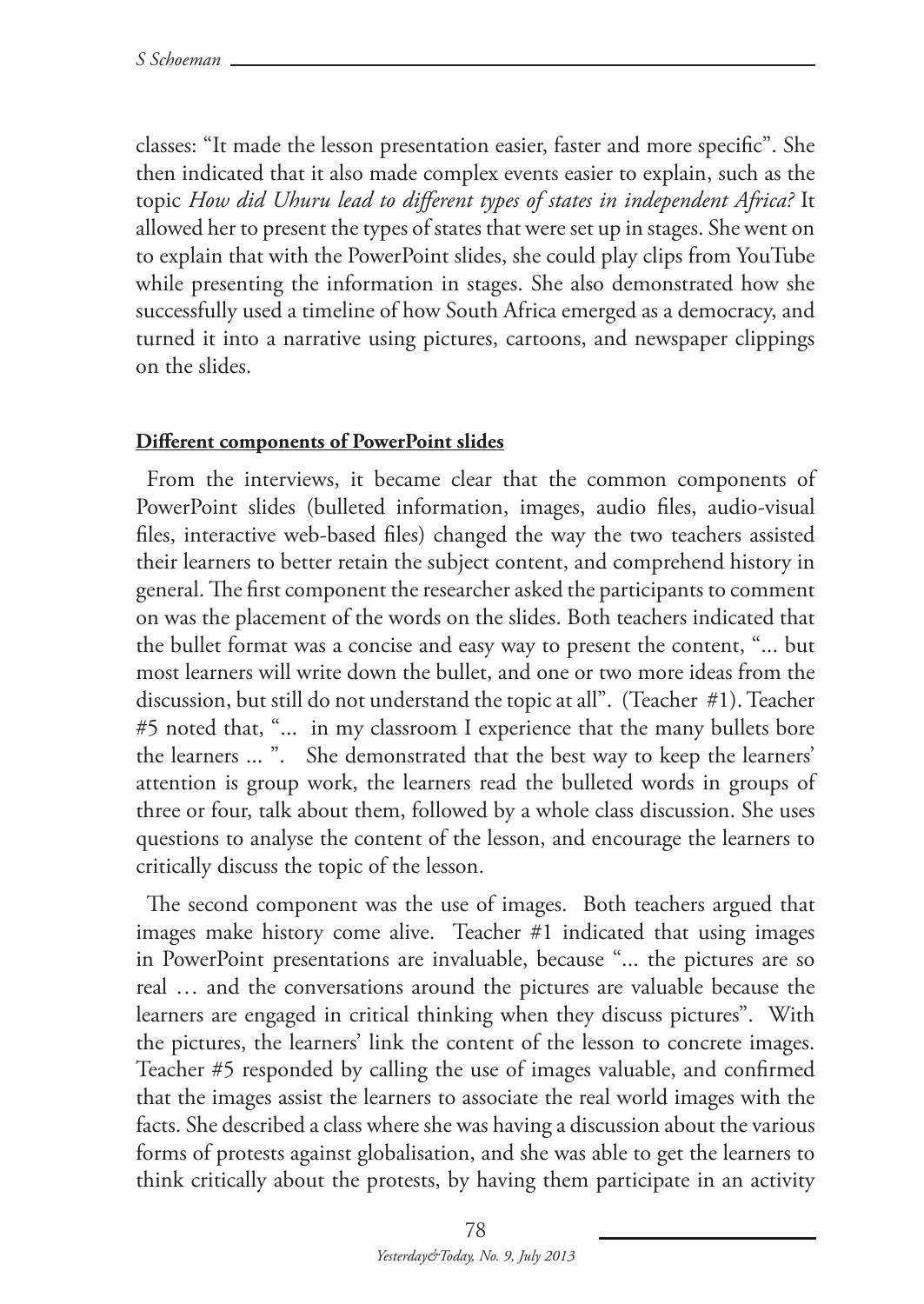where she showed them a picture to associate with the form of protest. The interviewer then moved to the third component of PowerPoint presentations, namely the use of audio files. According to Teacher #1, his learners get bored with audio recordings "... because they are not used to listening any more ...". However, he mentioned that Robert Mugabe's speech after ZANU-PF won the elections in 1980 was an essential part of the lesson on Zimbabwe's independence history, because the learners were fascinated by listening to a current controversial figure's voice from the past. Although Teacher #1 is a Grade 10 History teacher, his referral to the latter historical event was related to a theme in the National Curriculum Statement for History (Grade 12), entitled *Decolonisation and African nationalism*. The learners had more personal contact with the historical event. Teacher #5 noted that audio files such as recorded speeches are valuable, but that the sound may be a problem. Her only advice was to keep the clips short because they do not hold the learners' attention very long.

With regard to the fourth component of PowerPoint presentations, audiovisual files (animated graphics and movie and video clips), Teacher #1 was of the opinion that they are good, but technical difficulties are often a problem. For Teacher #5, the audio-visual files made the subject content easier to understand: "... they see and listen and they understand …". When looking at the fifth component of PowerPoint presentations, the interactive web-based files (web modules, online libraries and museums), Teacher #1 indicated that they may be very useful, and admitted that he did not use them yet. Teacher #5 indicated that she had not yet used online modules, but used online libraries such as the Google search engine. She also indicated that she encouraged her learners to "… Google when they have to do projects and/or write an essay".

## **Learner retention and comprehension**

Both interviewees recommended that teachers of History should use various teaching and learning strategies to promote learner retention and comprehension. Teacher #1's response in terms of what teaching and learning strategies got the best results in retention was as follows: "… the methods used in the majority of South African History classrooms are still the chalk-and-talk and textbook methods". He noted that the repetition of the information from the textbook will not lead to retention, because the learners do not participate in the lesson; he emphasised that "... the best strategy to improve retention, is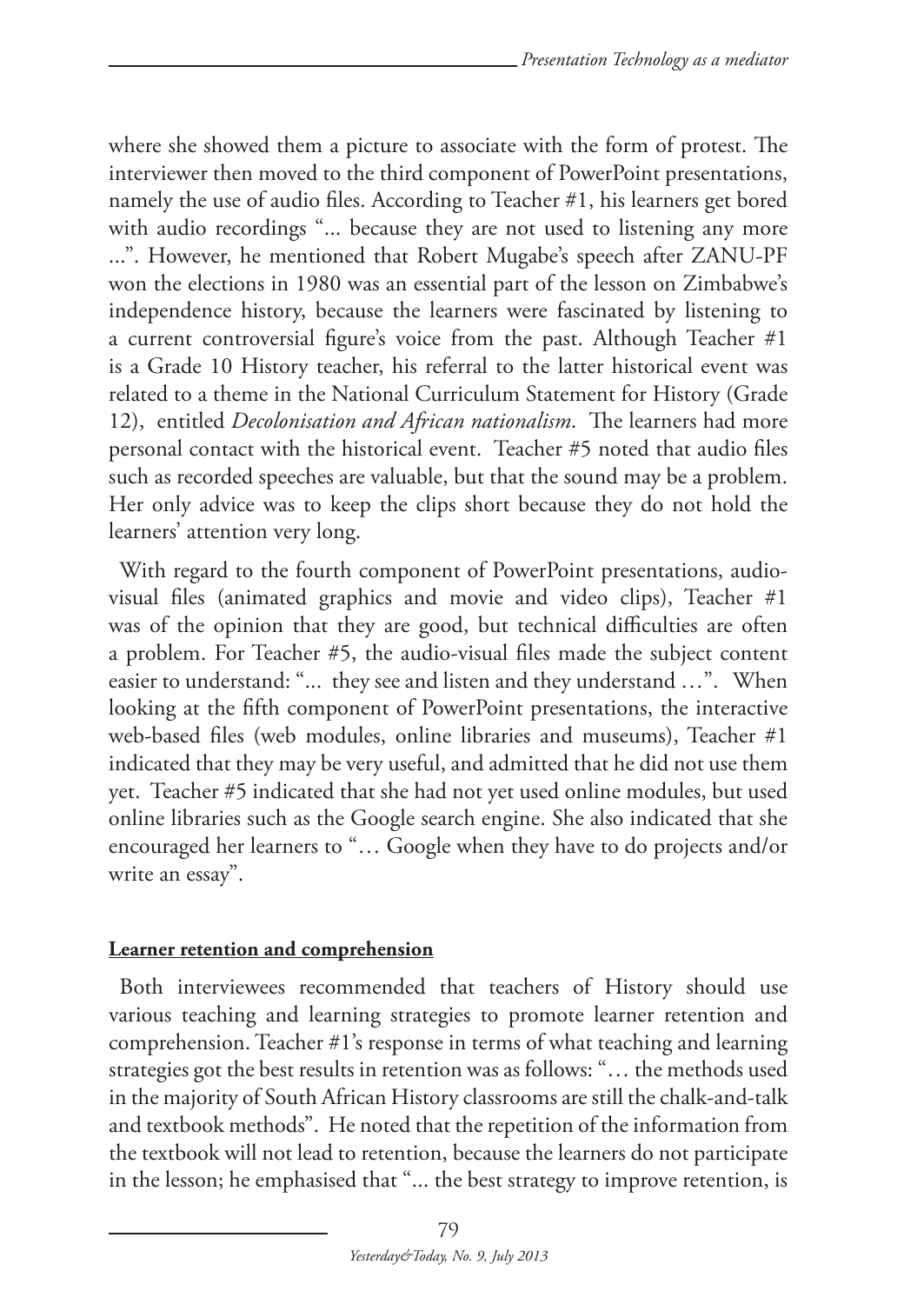for the learners to formulate their own understanding of an aspect, and write it down, …". Teacher #5 suggested activities that relate to the learners' real life experiences: "… to relate the classroom activities to present-day examples for the learners". Teacher #5 also responded that the most significant factor in the retention of the subject content was commitment. Both teachers were of the opinion that to teach the learners to put themselves into the shoes of people from the past, will improve their retention of the content.

When asked about what methods best promoted learner comprehension of historical content, Teacher #1 responded visual aids, such as pictures, charts or diagrams; and then concluded that, "Any activities will improve comprehension". Teacher #1 further recommended that, if learners were asked to go through a narrative, summarise the narrative in their own words, and then write an essay on the topic, the chances are that they will understand and comprehend the concepts and content much better. He also indicated that mind maps are vital for the learners to remember the historical facts and content. Teacher #5 demonstrated that a good method is to "Show a movie or a news clip, link it to the learners' pre-knowledge ... followed by a discussion to determine what they understood and knew … improves the learners' understanding". On the question, what in her opinion are the best methods for promoting the highest levels of comprehension of the content, she responded that discussions which involve as many learners as possible, but that the learners also had to write, construct an argument, and base their argument on primary and secondary evidence.

#### **Advantages and disadvantages of PowerPoint presentations**

When asked about the advantages of PowerPoint presentations, the teachers responded that it changed their lesson presentations: Teacher #1 indicated that "... the information was easier to read, and ... it supports the other teaching and learning methods". Teacher #5 listed the following benefits of PowerPoint presentations: History teachers can be more creative, the slides are interesting and make the topics easier for the learners to understand, and can quickly be adapted as circumstances demand.

According to the two teachers, there were some disadvantages to the use of PowerPoint slides in the History classroom. Both teachers indicated that the learners spend much more time copying the notes than engaging with the content. For Teacher #1, the biggest disadvantage was that if there was a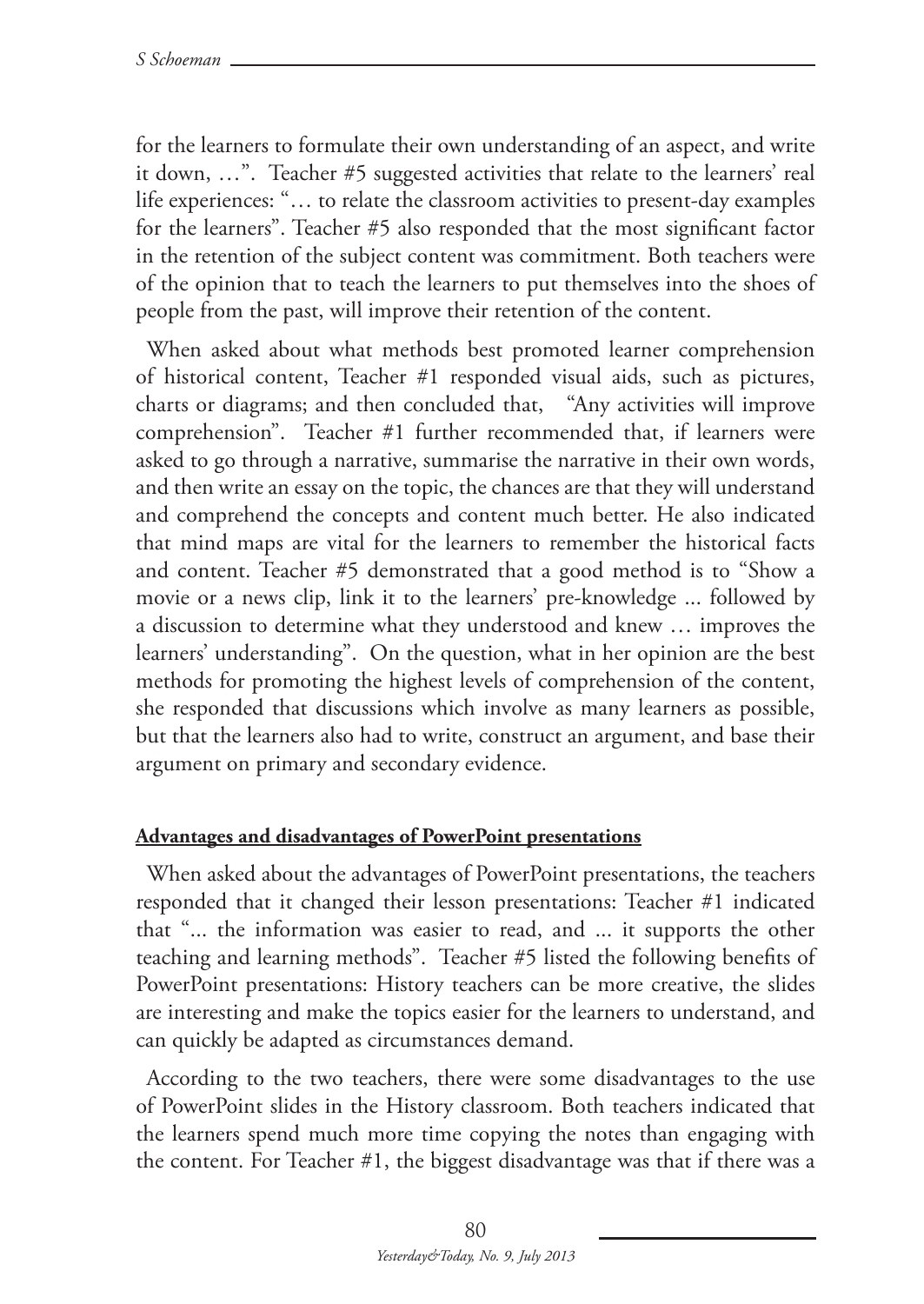power failure, or if the LCD projector or PC were not working on his slide show days, he was stuck, and cannot proceed with his lesson. Teacher #5 indicated that oversimplification is one of the dangers of using PowerPoint presentations, because "… with complex issues such as the theories of race and eugenics the learners can only see a few of the dimensions, and then the slide show moves on". Teacher #5 also cautioned that if a History teacher does not combine different teaching methods such as debates, historical enquiry, research projects, creative responses and field trips with the PowerPoint slides, the learners may get bored.

### *Discussion*

The results of the data analysis of the study revealed that both of the interviewees experienced the use of PowerPoint presentations as an improvement in their classes. They indicated that with the PowerPoint slides they started to think differently about their lessons, revealed the new content more easily and systematically, taught the subject content in a much more effective way, and that comparisons and contrast became easier, and complex events were easier to explain. For both teachers, using the five common components of a PowerPoint presentation changed the way they assisted their learners to better retain the subject content. The placement of the words on the PowerPoint slides was a concise and easy way to present the content and made it easier for the learners to follow, read and memorise. However, the learners remained passive during the lessons. They listen to the teacher-talk and write some of the bulleted information down, but they did not really understand the content of the topic. Consequently, they absorb the textbook knowledge into their short-term memory without any retention and comprehension of the subject content. The research findings of Johnson (2011:84) and Tamura (2004:80-91) confirm that rote-learning and memorisation do not facilitate retention, comprehension and deep learning. The subject content enters the short-term memory, stays in the short-term memory for a short period of time, and then leaves it again, and the learners forget the learned information.

Presentation technology such as PowerPoint slides were originally designed for the business world. As a result, when it was adopted in the classroom, the format which was traditionally followed in the business world also became the format in the History classroom. The reduction of historical narratives to a series of bulleted information resulted in various pedagogical problems (passivelistening learners, teacher-talk, memorisation, rote-learning, loss of retention,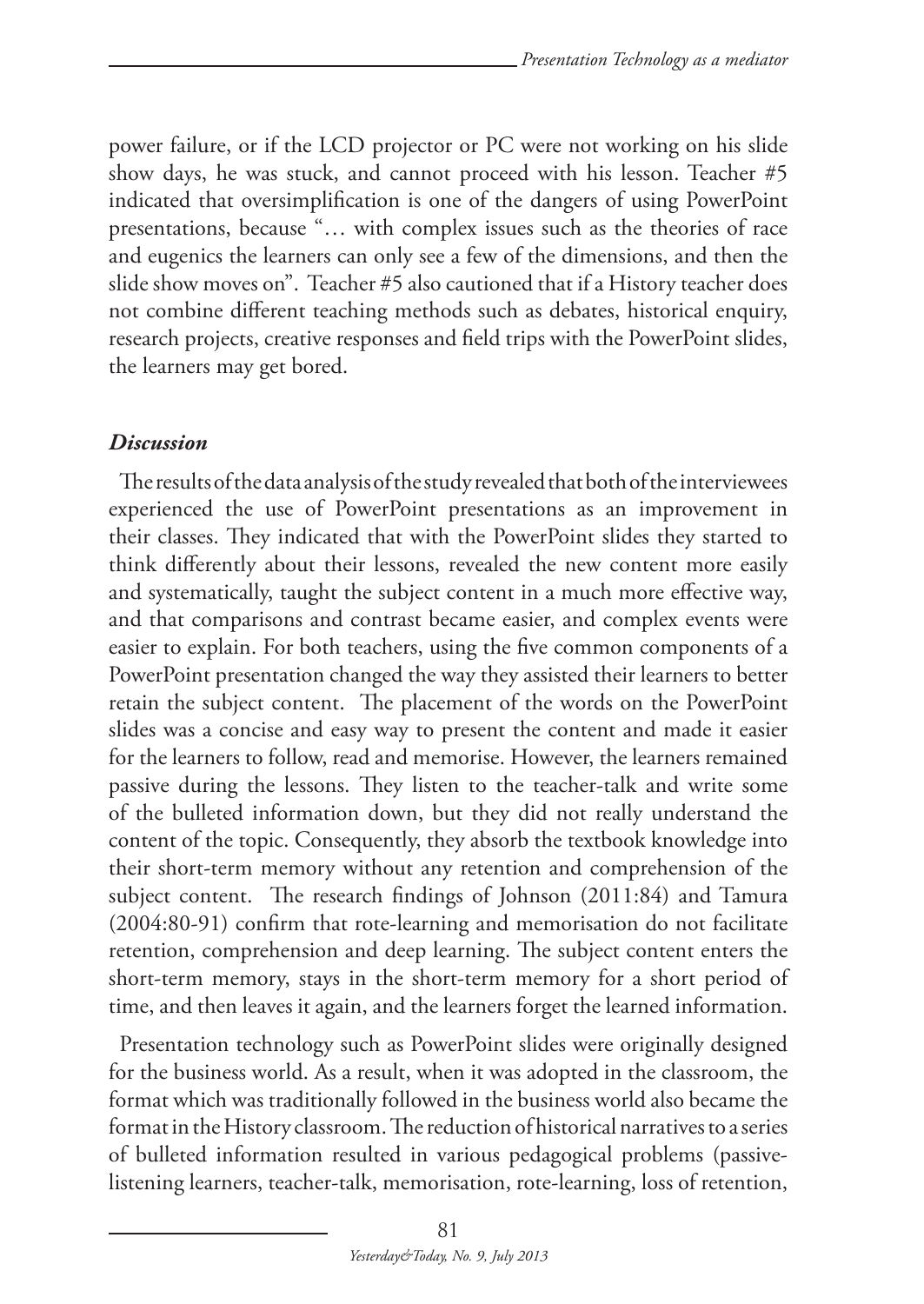lack of authentic examples, no or a few images, textbook knowledge, and so forth.) which made it especially ill-suited to facilitate the learners' retention and comprehension of the subject content. Retention as the capacity of learners to remember modelled behaviour (subject content) requires a learner to form an accurate cognitive version of the modelled behaviour (long-term memory retention). Retaining the information requires cognitive (imaginary practice such as a personal opinion on why archaeological evidence is valuable) and enactive rehearsal (doing an activity such as summarising the main points of a narrative as part of a written assignment). Only after much cognitive and enactive practice will the subject content become part of the learners' symbolic code that they need to perform a higher order level oral or written activity, such as to read the following famous saying of Edmund Burke: "All that is necessary for the triumph of evil is that good men do nothing", and then explain its relevance in terms of the abolitionist movement. Comprehension then is the History learners' understanding of the subject content, knowing what is being asked and making use of the idea appropriately in an action.

Both of the interviewees indicated that one of the greatest disadvantages of the use of PowerPoint slides was the lack of interactivity and discussions during the slide shows. They argued that passive learners lose interest and become bored. Hess (2004:151) confirms that interactivity and discussion will actualise the learners' prior knowledge and promote retention and comprehension of the subject content. Coohill (2006:445-465) and Johnson (2011:112) recommend that the original format of the PowerPoint slide shows will have to change. The slides should contain not only words but also images as these have a significant impact on the learners' retention and comprehension of the subject content. One of the teachers, Teacher #5, also recommended that to engage the learners with the content and to make the PowerPoint slides more history-friendly, interactivity and discussion during the slide shows are important. Teacher #5's recommendation for more historyfriendly slide shows was comprehensively addressed in the recommendations section of this article. Cognitive load theory confirms the negative effects of repetition, and the positive effects of differentiated instruction (Protheroe, 2007:36-40).

In an attempt to find the conditions under which the information in the short-term memory is best transferred to the long-term memory without being lost, research findings (Lipscomb, Guenther & Mcleod, 2007:120-124; Paas, Renkl & Sweller, 2004:1-8) demonstrate significant increases in the transfer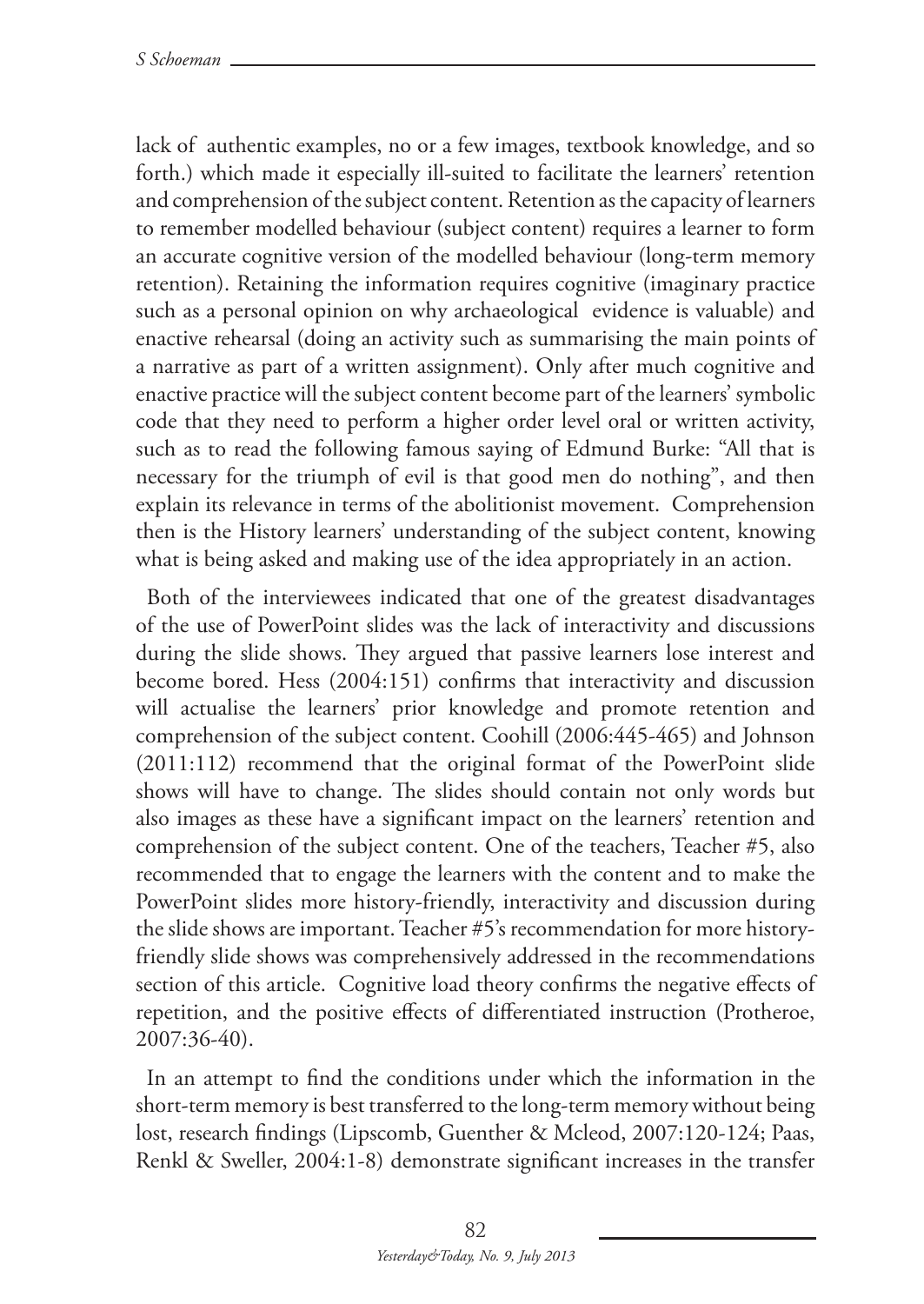of subject content to the long-term memory when real life images, visuals and audio-visual materials, and multimedia presentations are used. According to Mayer (1996:151-161) and Prawat (1996:215-225), the consistent use of real life images promotes the learners' retention and comprehension because it actualises the learners' authentic experiences. According to schema theory, when learners are invited to make comments and/or contributions to a lesson, they are often speaking from their own prior knowledge, a precondition for the subject content to move from learners' short-term to their long-term memory, where it has to be linked to the web of information already present in the long-term memory. The latter takes place through the actualisation of the learners' prior knowledge. Constructivism (the radical and social branches) confirms the active role of the individual learner (interactivity and discussion) in the construction of knowledge, the importance of the social and individual experience of the learners in the process of learning (learner prior knowledge), and for the teachers' acknowledgement that knowing has its roots in biological or neurological constructions (schema theory). Cognitive constructivism emphasises that an individual can come to know reality as it exists external to him-/herself, and that the acquisition of this knowledge is a (re)construction of the external reality into the learners' internal mental structures.

## **Conclusion and recommendations**

The results of this study pointed to several challenges and changes to the current design and use of PowerPoint presentation technology in the History classroom. The challenges identified and changes recommended were as follows: the bulleted information on the slides to be changed to narratives to limit the learners' rote-learning and memorisation of the subject content which result in little or no retention and/or comprehension; the elimination of teacher-talk and passive-listening learners by introducing interactivity and discussion during the PowerPoint slide show to actualise the learners' prior knowledge, counteract disinterest and encourage enthusiasm; and the inclusion of modalities and materials within the PowerPoint slides to promote learner activity, interest, retention and comprehension of the historical material. More history-friendly PowerPoint presentations can make the subject content more accessible to the learners to maximise the learners' longterm memory retention, enhance the comprehension of the subject content, and improve the learners' academic engagement and performance. Table 1 (below) contains a comparison of the current and the proposed PowerPoint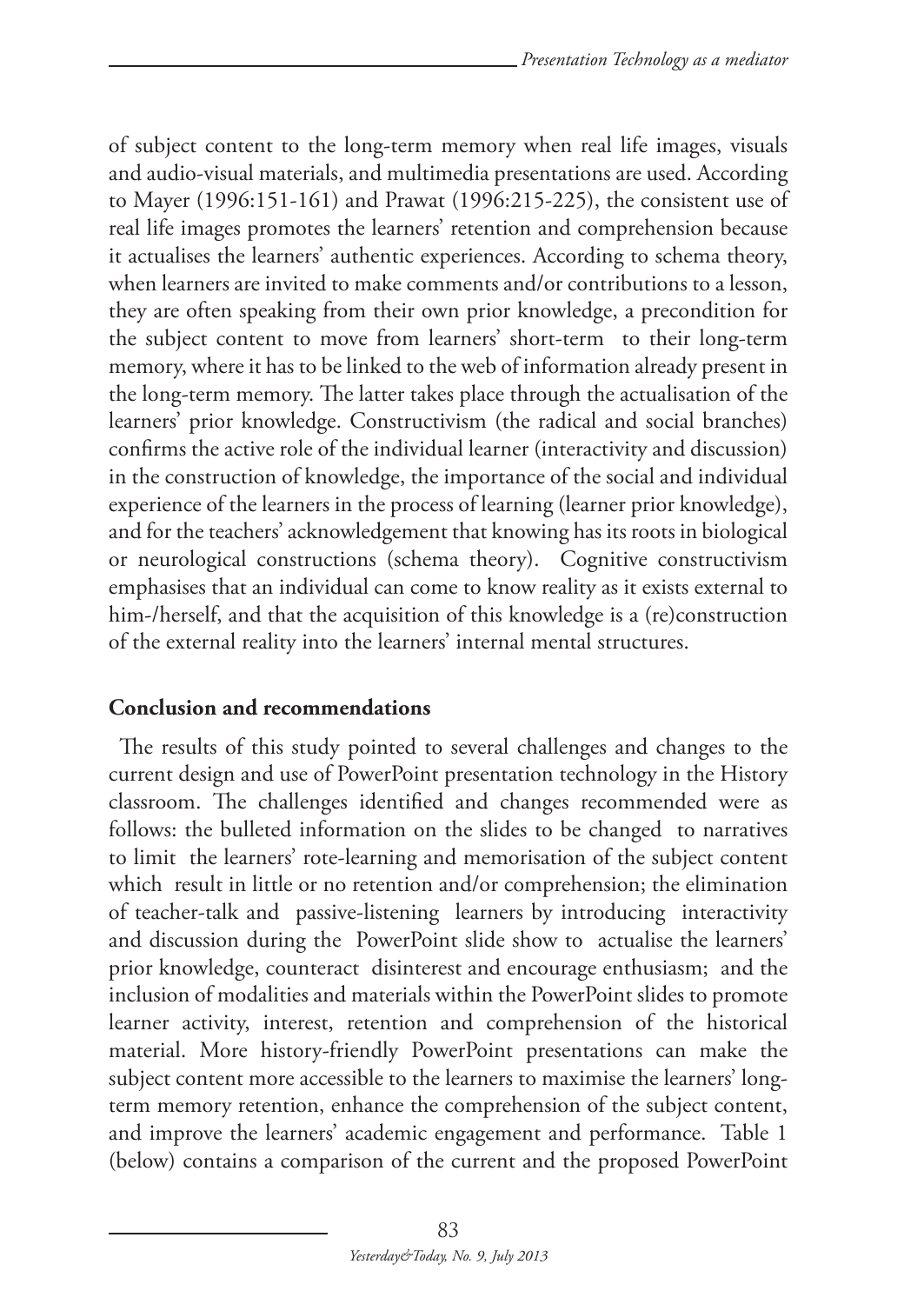## slide designs:

| Current design - business world format                                      | Proposed design - history-friendly<br>format                      |
|-----------------------------------------------------------------------------|-------------------------------------------------------------------|
| Bulleted information                                                        | Nutshell narratives                                               |
| No or few images                                                            | Modalities and materials on every slide                           |
| Passive learners                                                            | Active learners                                                   |
| Teacher-talk, listening learners, textbook<br>knowledge                     | Interactivity, discussion, prior<br>knowledge, textbook knowledge |
| Memorisation, rote-learning, forgetting,<br>poor engagement and performance | Retention, comprehension, engagement,<br>performance              |

Table 1: From the business world format to a history-friendly format

Johnson (2011:84-113) describes a history-friendly PowerPoint pedagogy to promote interactivity and discussion during PowerPoint slide shows. The latter is also the format proposed for future use in South African History classrooms. For him (Johnson, 2011:84-113), the history-friendly PowerPoint pedagogy should include among others the following four elements:

*Interactive atmosphere:* One of the ways for History teachers to create an interactive atmosphere is to connect the topic of the lesson to the learners' prior knowledge by starting the lesson with a 5-minute discussion of the important news of the day and/or a summary of the current world events. This activity will connect the historical information of the lesson to the narrative that is already in the learners' long-term memory, and this will result in a more authentic discussion of the subject content as it connects to the learners' context.

*Nutshell narratives and discussion:* The subject content on the slides should be presented in concise paragraphs. Tamura (2003:80-91) termed these paragraphs nutshell narratives. The nutshell narratives are teacher-created, and chronologically arranged in combination with visual/audio-visual material on the slides. The History teacher then discusses the narratives briefly or indepth, and link them to the information in the textbook. Finally, the learners summarise the main points of the narratives in writing. This force them to become engage with and think about the information in the text. At the end of the lesson, a hand-out with the information on the slides is distributed to the learners to prevent them from copying the information from the slides.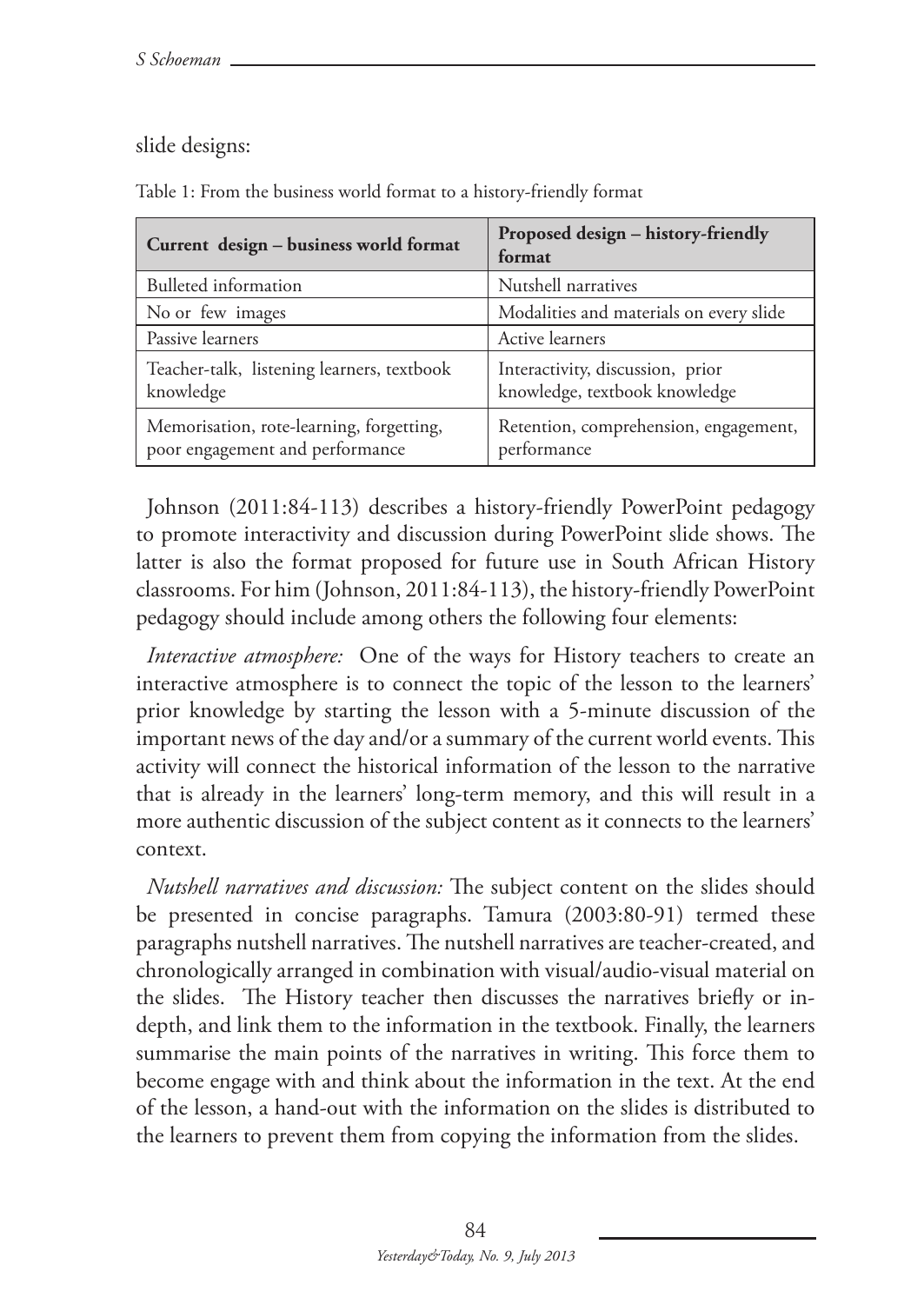*Meta-cognition and reciprocal and direct explanation*: An important way to facilitate discussion or debate is to employ teaching and learning activities related to primary sources. Wineburg (2007:6-11) encourages teachers to introduce learners to primary source material to promote constructivist critical thinking about history. It is the key to the learners' ability to transfer subject content to the long-term memory. Intellectual discourse and high level discussion of primary sources on PowerPoint slides should be facilitated by means of two approaches. The first approach is the reciprocal approach, where the learners are requested to summarise the content on the slides, and identify and question the main points. The teacher clarifies the content to the class as a whole, and asks the learners to predict what will happen next. The second approach is the direct explanation approach, where the teacher explains his/ her own interpretation of an opinion on the content which is then used to model the meta-cognitive historical thinking of the learners. A combination of the two approaches dramatically improves the performance of the learners.

*Timelines, flow charts, retention and comprehension:* The use of timelines and flow charts are important for the retention and comprehension of subject content. The learners in groups of five create a timeline from the events included in a cause and effect flow chart, pick out the ten most important turning point events, provide reasons for their choice, indicate why these events are important, and relate the events to their own thoughts about the history and current events in the news. Additionally, the learners in partner pairs create a flow chart of a cause and effect chain of a series of events. A combined timeline and flow chart activity can activate the learners' prior knowledge by connecting their prior understanding of an historical event to the event under study. The latter serves as a graphic organiser to assist the learners to create a framework to place the events into.

The results and recommendations of this study were intended to supplement the current good practice in South African History classrooms. The value of the study for schools that do not yet have access to higher levels of technology may be limited; but despite this limitation, trends applicable to those schools that have access were identified. Notwithstanding the above, the best learning often takes place once the technology has been turned off.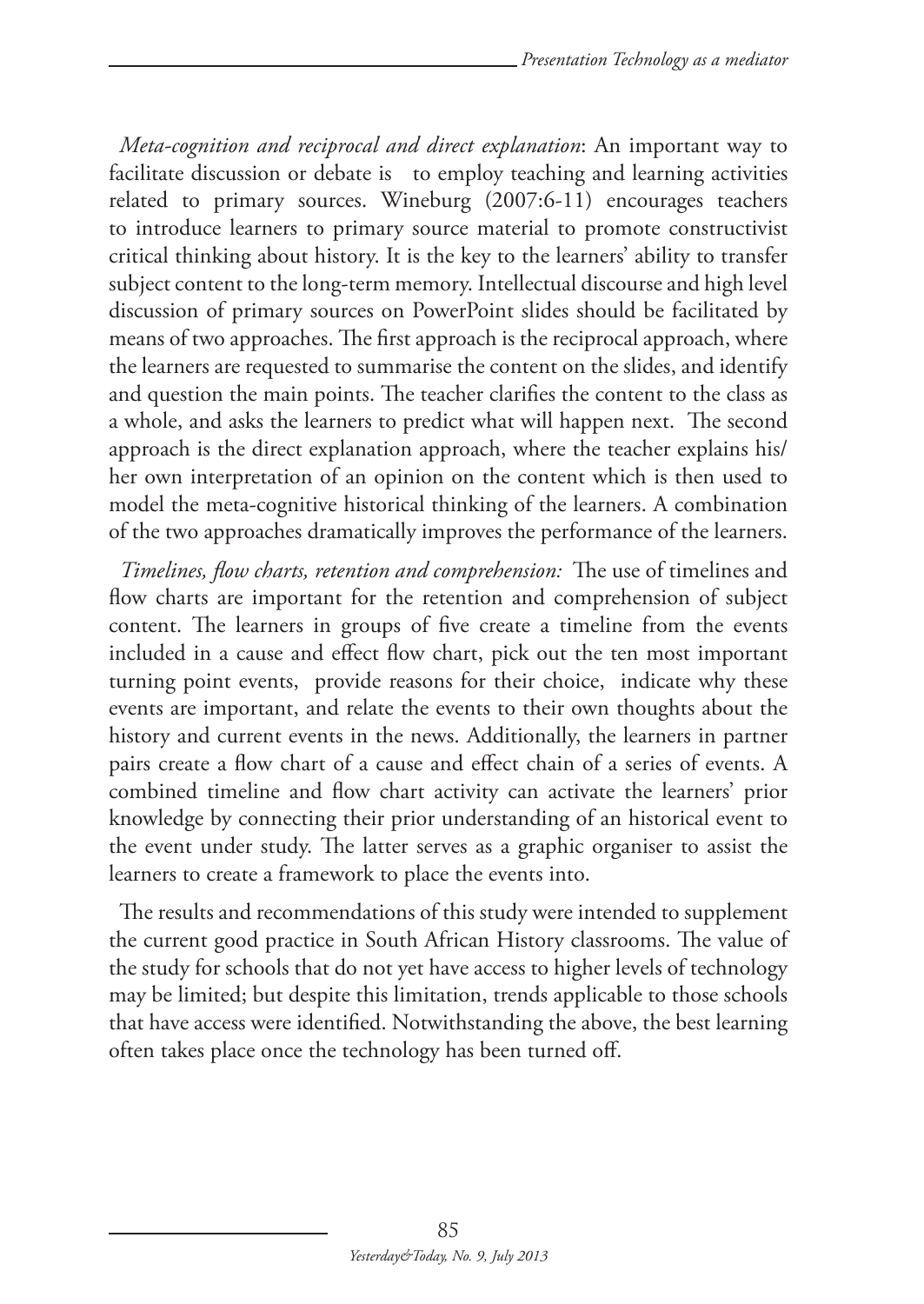#### **References**

- Anderson, R 1978. Frameworks for comprehending discourse. *American Educational Research Journal*, 14(4):367-381.
- Athanasouplos, E 2004. The Value of Teaching History With Technology: A Professor's Evolution. Boston, MA: University School of Education. MA Dissertation.
- Bakthin, MM 1984. *Problem of Dostoevsky's poetics*. Minneapolis, MN: University of Minnesota Press.
- Bandura, A 1986. *Social foundations of thought and action*. Englewood Cliffs, NJ: Prentice Hall.
- Bass, R and Rosenzweig, R 2001. Rewriting the history and social studies classroom: Needs, frameworks, dangers and proposals. *Journal of Education*, 181(3):41-61.
- Blackey, R 2005. To illustrate history: Making history picture-perfect. *Teaching History: A Journal of Methods*, 30(2): 59-71.
- Bloom, BS, Englehart, MD, Furst, GJ, Hill, WH and Kratwohl, D 1956. *Taxonomy of education objectives Handbook I: Cognitive domain*. New York: McKay.
- Blow, F and Dickinson, A 1986. *New History and new technology: Present into future*. London: Historical Association.
- Coohill, J 2006. Images and the history lecture: Teaching the History Channel generation. *The History Teacher*, 39(4):455-465.
- Craig, J and Amernic, JH 2006. Presentation Technology and the Dynamics of Teaching. *Innovative Higher Education*, 31:147-160.
- Dahlin, B 2005. *Action research project: Using controversial topic discussion to teach history*. University of Chattanooga, Tennessee: Institutional Review Board.
- Department of Basic Education 2011. *Curriculum and Assessment Policy Statement (CAPS) History.* Pretoria: Government Printers.
- De Vos, AS, Strydom H, Fouché, CB, and Delport, CSL 2011. *Research at Grass Roots. For the social sciences and the human service professions*. Fourth edition. Pretoria: Van Schaik.
- Dewey, J 1896/1972. The reflex arc concept in psychology. In: JA Boydston (ed). *John Dewey: The Early Works.* Carbondale, IL: Southern Illinios University Press. 5:96-109.

Fehn, B 2007. Composing visual history: Using PowerPoint slideshows to explore historical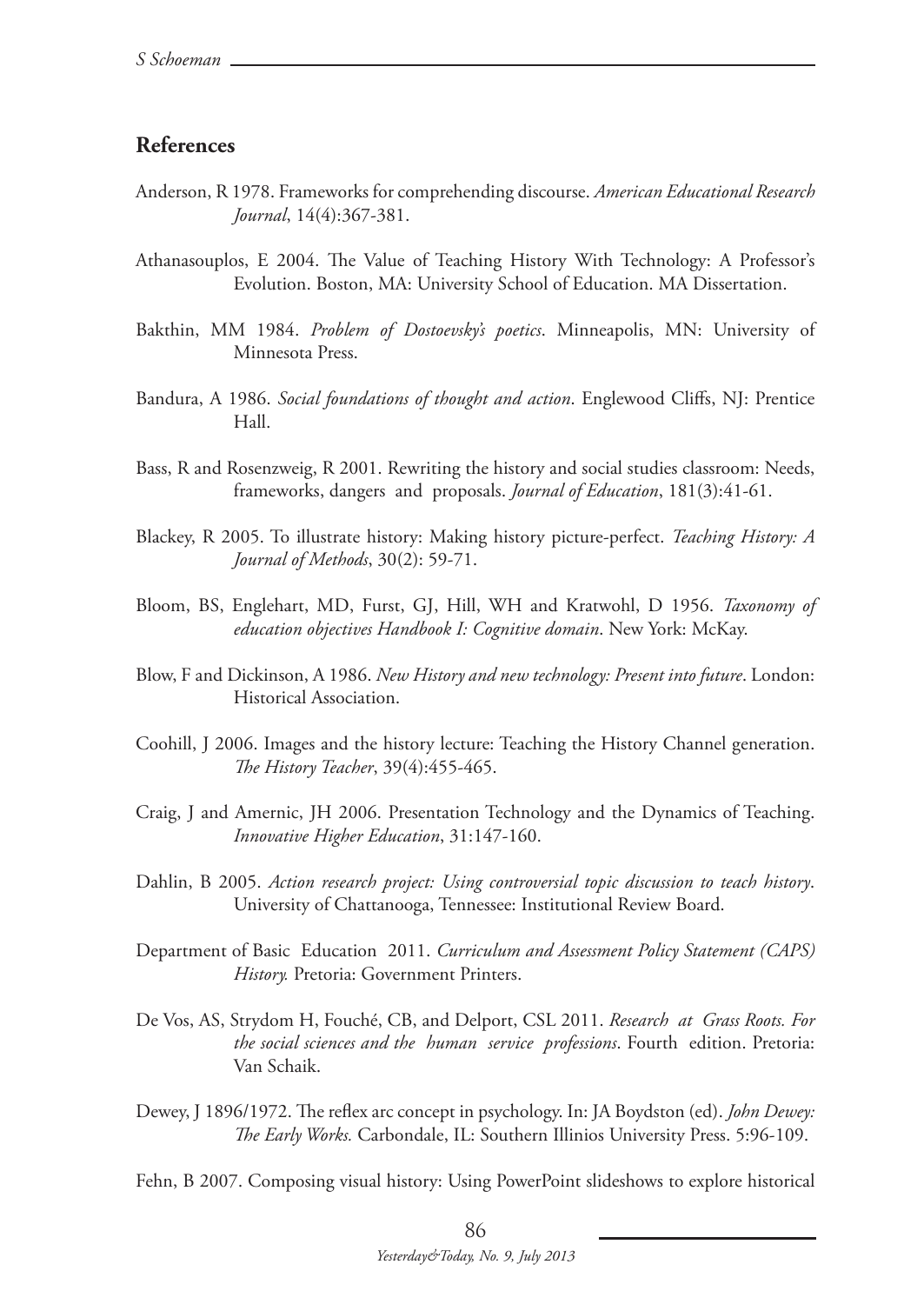narrative. *International Journal of Social Education*, 26(4):430-461.

- Ferster, B, Hammond, T and Bull, G 2006. Primary access: Creating digital documentaries in the social studies classroom. *Teaching History: A Journal of Methods*, 16(2):147- 150.
- Garrison, J 1998. Toward a pragmatic social constructivism. In: M Larochell, N Bednarz and J Garrison (eds). *Constructivism in Education*. Cambridge, UK: University Press of Cambridge. 43-60.
- Gergen, KJ 1995. Social constructivism and the educational process. In: LP Steffe and J Gale (eds). *Constructivism in Education*. Hillsdale, NJ: Erlbaum. 17-39.
- Gozzi, R. 1995. Entertainment as/in education: Neil Postman's nightmare come true, or an opportunity for growth? Paper presented at the 81<sup>st</sup> Annual meeting of the Speech Communication Association, San Antonio, Texas. 18-21 November 1995.
- Gravetter, FJ and Forzano, LB 2003. *Research methods for the behavioural sciences*. Belmont: Wadsworth.
- Greenfield, S 2008. The REAL brain drain: Modern technology including violent video games is changing the way our brains work, says neuroscientist. *The Daily Mail,* 5 September 2008.
- Grinnell, RM and Unrau, YA 2008. *Social work research and evaluation: Foundations of evidence-based practice*. New York: Oxford University Press.
- Haydn, T, Arthur, J and Hunt, M 1997. *Learning to Teach History in the Secondary School: A Companion to School Experience*. London: Routledge.
- Haydn, T 2003. Subject Discipline dimensions of ICT and learning: history a case study. *International Journal of Historical Learning, Teaching and Research*, 2(1):1-12.
- Hess, D 2004. Discussion in social studies: Is it worth the trouble? *Social Education*, 68(2):151-155.
- Hooper, S and Hokanson, J 2000. The changing face of knowledge. *Social Education,* 64(1):28-31.
- Hoover, D 2006. Popular culture in the classroom. Using audio and video clips to enhance survey classes. *he History Teacher*, 39(4): 467-478.
- Johnson, SJ 2011. *Effectively using presentation technology in the history classroom*. Iowa, MA: Waldon University.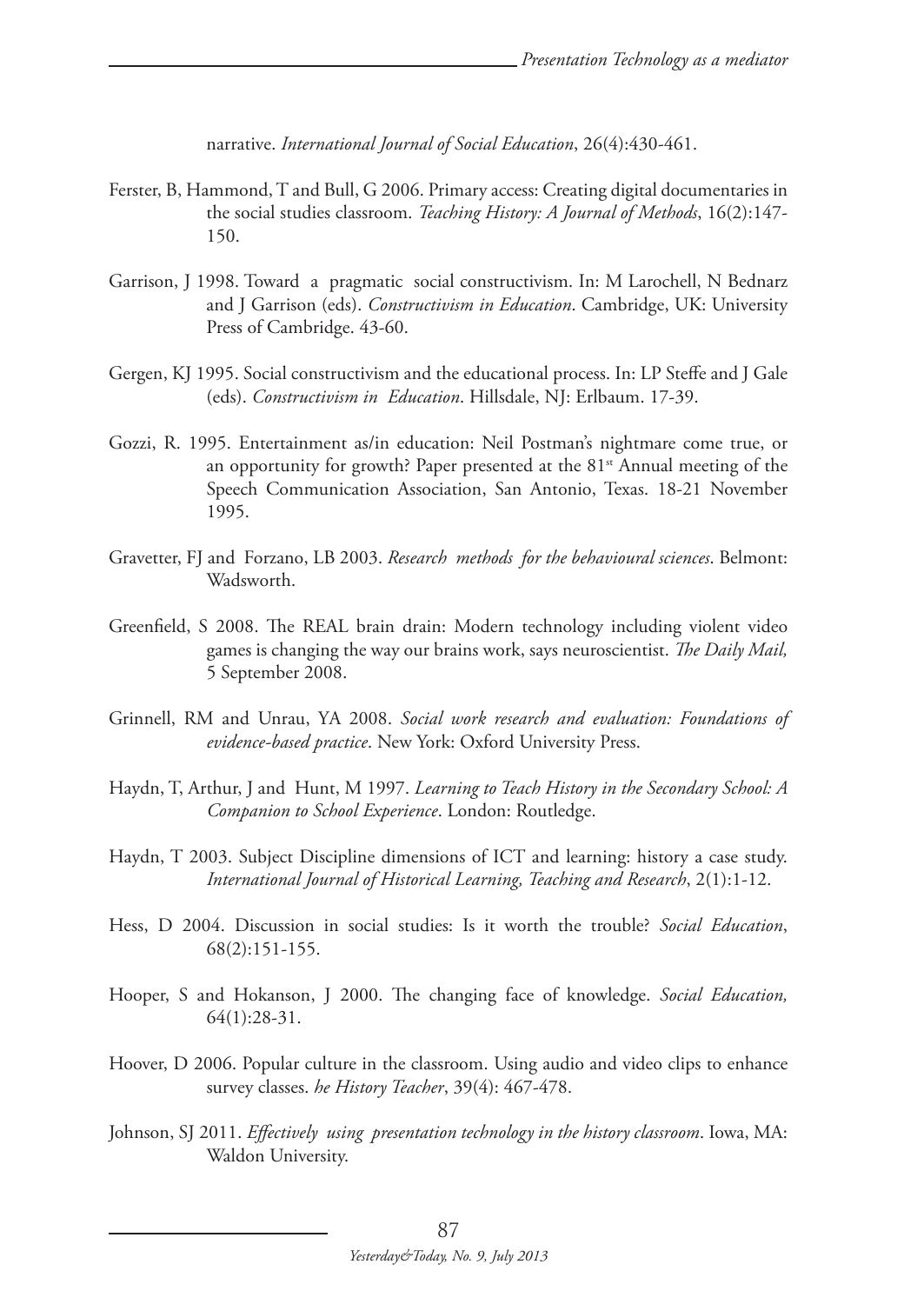- Kintsch, W and Van Dijk, T 1978. Toward a model of text production and comprehension. *Psychological Review*, 85(5):363-395.
- Limpscomb, G, Guenther, L and Mcleod, P 2007. Sounds good to me: Using digital media audio in the social studies classroom. *Social Education*, 71(3): 120-124.
- Linsell, D 1998. Subject exemplification of Initial Teacher Training National Curriculum for ICT: how the history examples were developed. *Teaching History*, 93: 33-35.
- Lorsbach, AW and Basolo, F 1999. Problem-based learning. In: JA Brown and CF Risinger (eds). *Surfing Social Studies. The Internet book*. New York: Springer Verlag. 121- 128
- Mac, T 2013. *Education a crisis of delivery not curriculum*. Pretoria: Hub page.
- Mayer, RE 1996. Learners are information processors: Legacies and Limitation of education psychology and second metaphor. *Educational psychologist,* 31(3&4): 151-161.
- McCown, R, Driscoll, M and Roop, PG 1996. *Educational Psychology. A learning-centered approach to classroom practice*. Second edition. Boston, MA: Allyn Bacon.
- Monette, DR, Sullivan, TJ and De Jong, CR 2005. *Applied social research: A tool for the human service*s. Sixth edition. St Paul, MN: Thomson Brooks/Cole.
- Morgan, DL 1997. *Focus groups as qualitative research.* Second edition. Thousand Oaks: Sage.
- Moshman, P 1982. Exogenous, endogenous and dialectical constructivism. *Developmental Review*, 2:371-384.
- Munro, A and Rigney, J 1977. *A schema theory account of some cognitive processes in complex learning. Technical Report No 81.* Los Angeles, California: Los Angeles Behavioural Technical LAB.
- Naik, B and Teelock, V 2006. Enhancing teaching and learning of history and geography through information technology: A Mauritanian experience. *Educational Technology Research and Development,* 54(4):422-438.
- Paas, F, Renkl, A and Sweller, J 2004. Cognitive load theory: Instructional implication of the interaction between information structures and cognitive architecture. *Instructional Sciences*, 32(1):1-8.
- Paxton, R 2003. Don't know much about history never did. *Phi Delta Kappan,* 85(4):265- 273.
- Piaget, J 1977. *The development of structures of thought: Equilibrium of cognitive structures*. New York: Viking.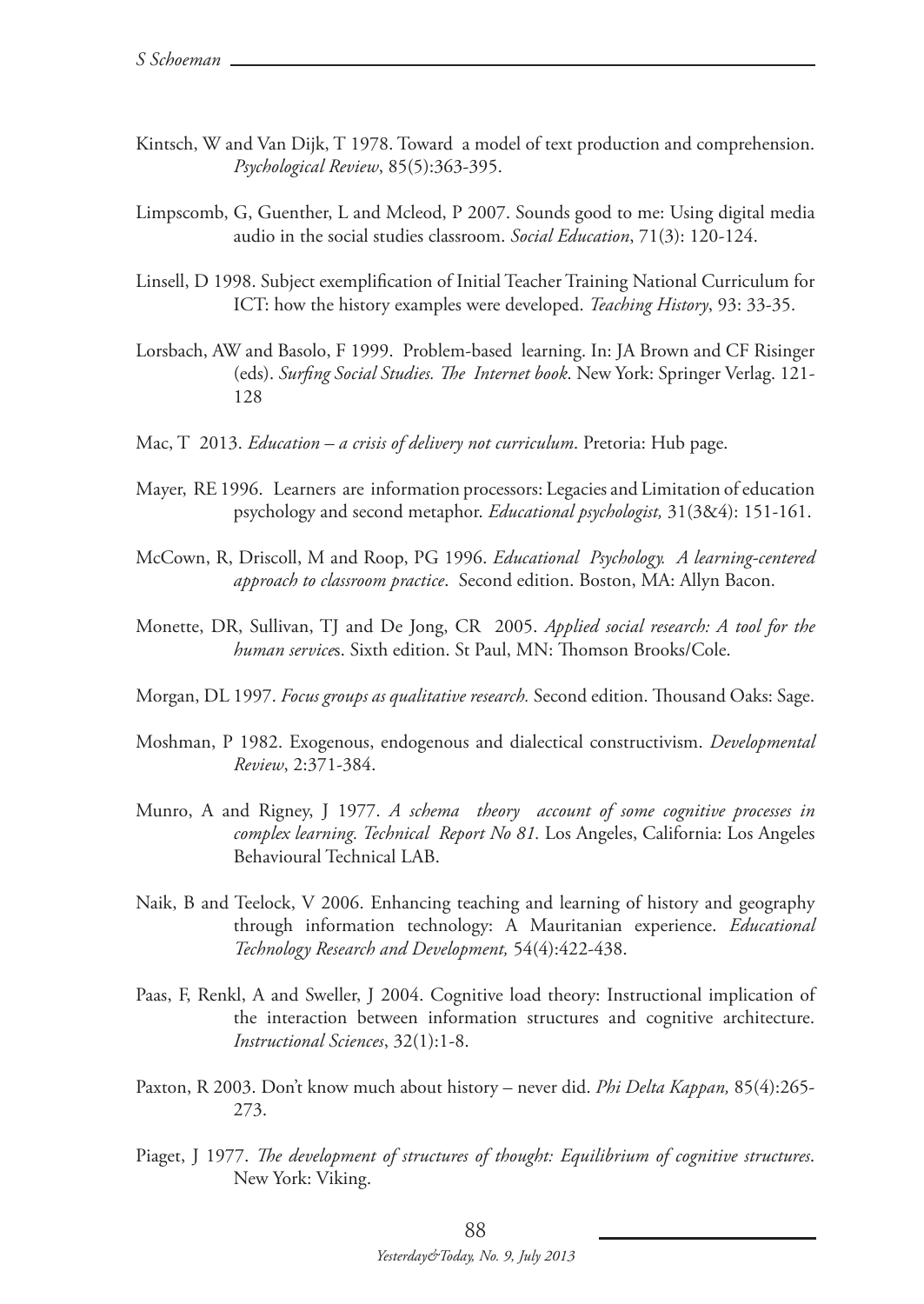- Prawat, RS 1996. Constructivism, modern & postmodern*. Educational Psychologist*, 31(3&4): 15-225.
- Protheroe, N 2007. Differentiating instruction in a standards-based environment. *Principal*, 87(2):36-40.
- Risinger, C 2006. Using blogs in the classroom: A new approach to teaching social studies with the internet. *Social Education*, 70(3):130-132.
- SAnews.gov.za 2013. *Matric pass rate improves to 73.9%.* Available at http://www.sanews. gov.za/south-africa/matric-pass-rate-improves-739. Accessed on 22 July 2013.
- Schrum, K and Rosenzweig, R 2001. History Matters. The US Survey course on the web. *Social Education*, 65(3):134-140.
- Sewall, M 1998. *American history textbooks: An assessment of quality: A Report of the Educational Excellence Network. Columbia University Teachers College and New Teachers College of New Orik.* Washington, DC: Department of Education. Accessed on 2 January 2013.
- Sewell, M 2001. *The use of qualitative interviews in education.* Available at http://ag.arizona. edu/fer/fs/cyfar/Intervu5.htm. Accessed on 16 December 2012.
- Siebörger, R 2011. What makes a history exam? *Cape Times*, 27 January 2011:11.
- SkyNews, 2012. Influence of technology on memory. *Morning news*. 26 December 2012.
- Smith, B 2007. ICT: Using presentation technology to teaching History in the secondary school. In: M Hunt (ed). *A practical guide to teaching History in the secondary school*. London: Routledge. 81-86.
- Steffe, LP and Gale, J (eds). 1995. *Constructivism in education*. Hillsdale, NJ: Erlbaum. 1-5.
- Tamura, E 2003. Explaining history in a nutshell. *Teaching History: A Journal of Methods*, 28(2):80-91.
- Thomas, AB 2004. *Research skills for management studies*. London: Routledge.
- Von Glasersfeld, E 1984. An introduction to radical constructivism. In: P Wafzlawich (ed). *The Invented Reality.* New York: WW Norton & Company. 17-40.
- White, C 1999. It's not just another new thing: Technology as a transformative innovation for social studies teacher education. *Journal of Technology and Teacher Education*, 7(1): 3-12.

Wineburg, S 2007. Unnatural and essential: The nature of historical thinking. *Teaching*